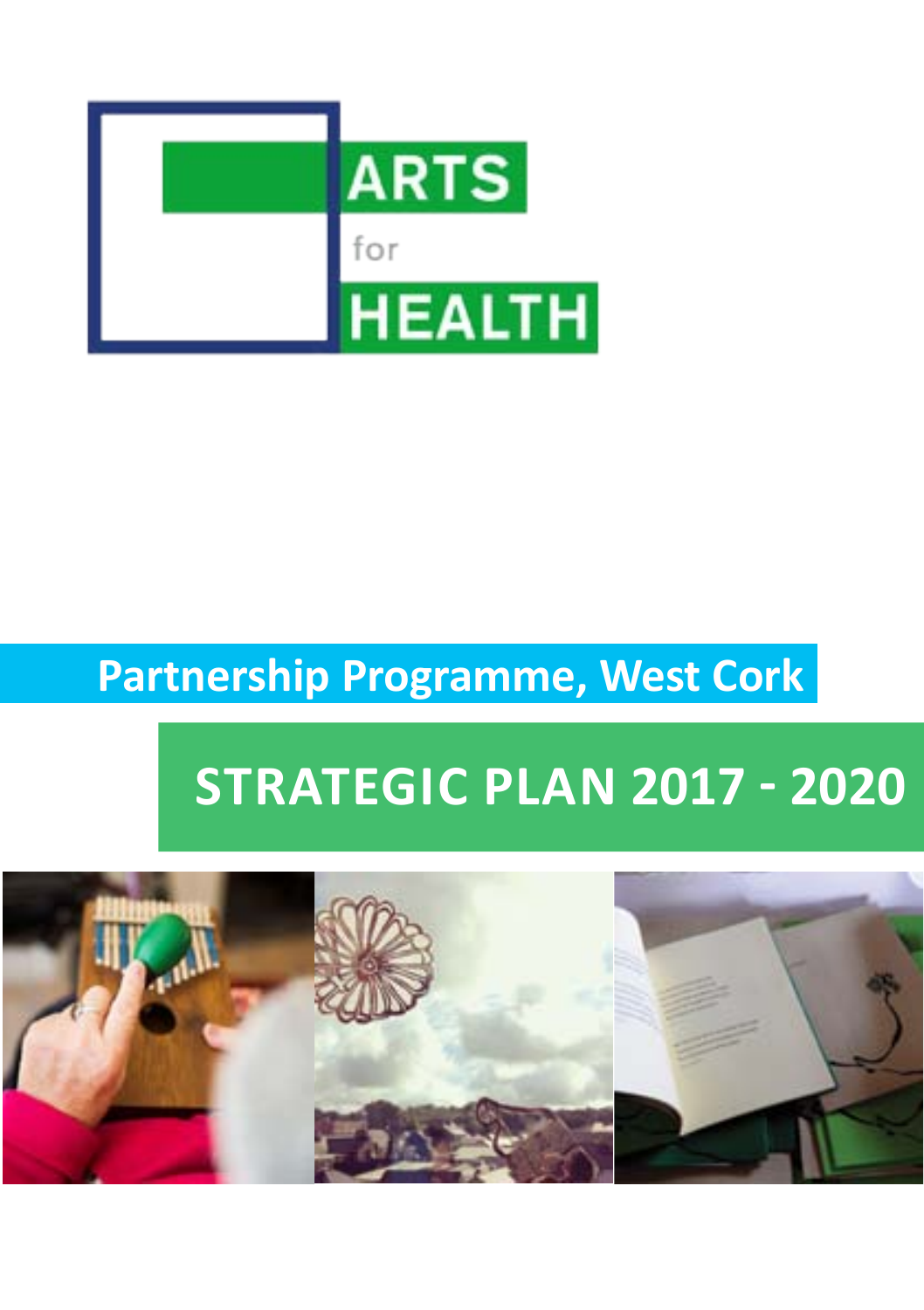

| <b>CONTENTS</b> |                                     |    |
|-----------------|-------------------------------------|----|
| $\mathbf{1}$    | WHAT IS ARTS FOR HEALTH, WEST CORK? | 5  |
|                 | <b>Arts for Health Participants</b> | 6  |
|                 | <b>Arts for Health Programme</b>    | 7  |
|                 | <b>Arts for Health Partnership</b>  | 12 |
| $\overline{2}$  | <b>BACKGROUND</b>                   | 25 |
| 3               | <b>FRAMEWORK FOR THE STRATEGY</b>   | 33 |
|                 | <b>Mission, Vision &amp; Values</b> | 35 |
|                 | <b>Benefits</b>                     | 37 |
|                 | Governance                          | 39 |
| 4               | <b>DETAILS OF THE STRATEGY</b>      | 41 |
| 5               | <b>SUMMARY GOALS</b>                | 43 |
| 6               | <b>ACKNOWLEDGEMENTS</b>             | 56 |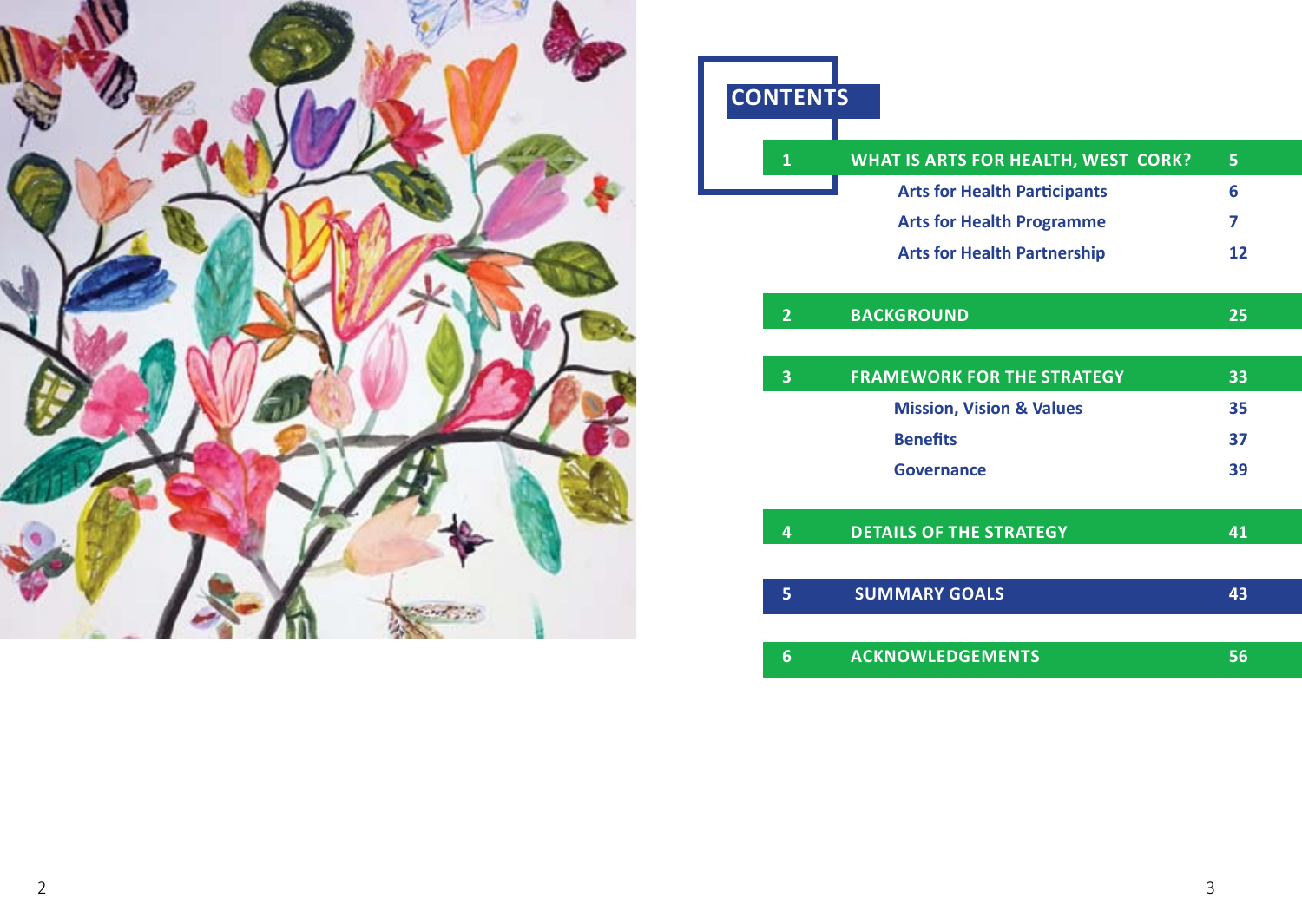



# **What is Arts for Health West Cork?**

Arts for Health is a partnership programme based in West Cork implementing a managed arts programme for older people in healthcare settings, embedded into the community hospitals and day care services.

"Our residents are older people who can no longer live in their own homes so the community hospital aims to provide an environment as similar to home as is possible." Director of Nursing, West Cork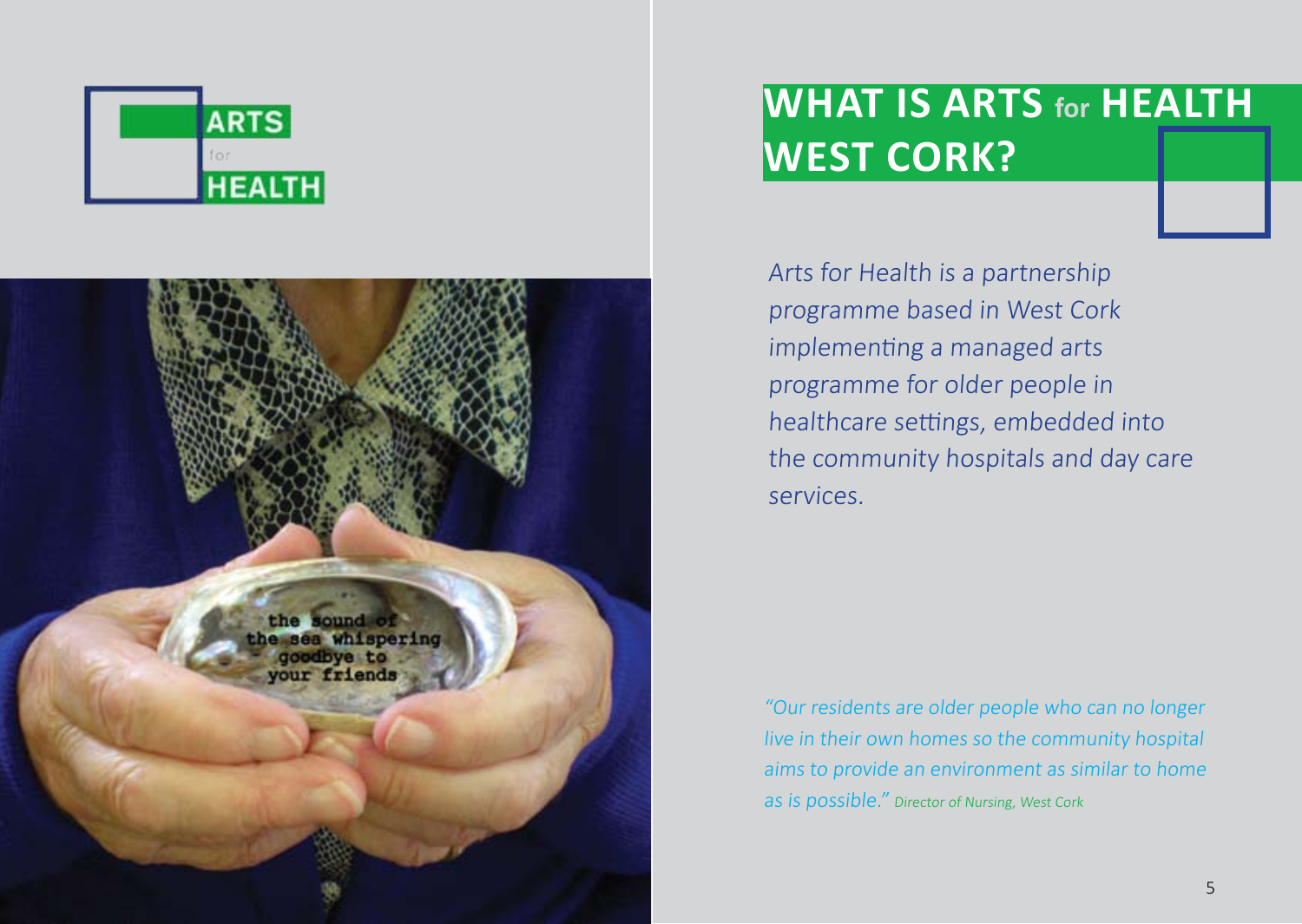#### **Arts for Health Participants**

There are over 400 older people attending and residing at the healthcare settings accross West Cork. All are invited and facilitated to particiate in this optional programme.

Participants are generally older people aged 65 years and over, who reside in hospitals or attend one of the day care facilities in West Cork. All are invited to take part and are welcome to sit in during sessions. If their health does not permit them to actively participate, they are encouraged to chat or just observe what is occurring during sessions.



"Time goes by so quickly. When I'm painting I lose track of time. I really shut myself off to what's going on around me."

Seán O'Suilleabháin

#### **Arts for Health Programme**

The programme takes place in twelve geographically dispersed rural locations. There are five community hospitals: Castletownbere, Clonakilty, Dunmanway, Schull, Skibbereen, and five day care centres: Bantry, Castletownbere, Clonakilty, Dunmanway, Skibbereen, Bantry General Hospital, Care of the Elderly Unit and at Uillinn West Cork Arts Centre.

There are two key aspects of the Arts for Health Programme. The first is the management structure and interagency partnership. This comprises four agencies:

- **• West Cork Arts Centre**
- **• Cork County Council**
- **• Cork Education and Training Board**
- **• Cork and Kerry Community Healthcare/Health Service Executive (HSE)** represented by Cork Arts + Health Programme, Communications, community hospitals and day care centres in West Cork.

These agencies work together as equal partners, bringing to the programme their own area of expertise, creativity, responsibility and financial support.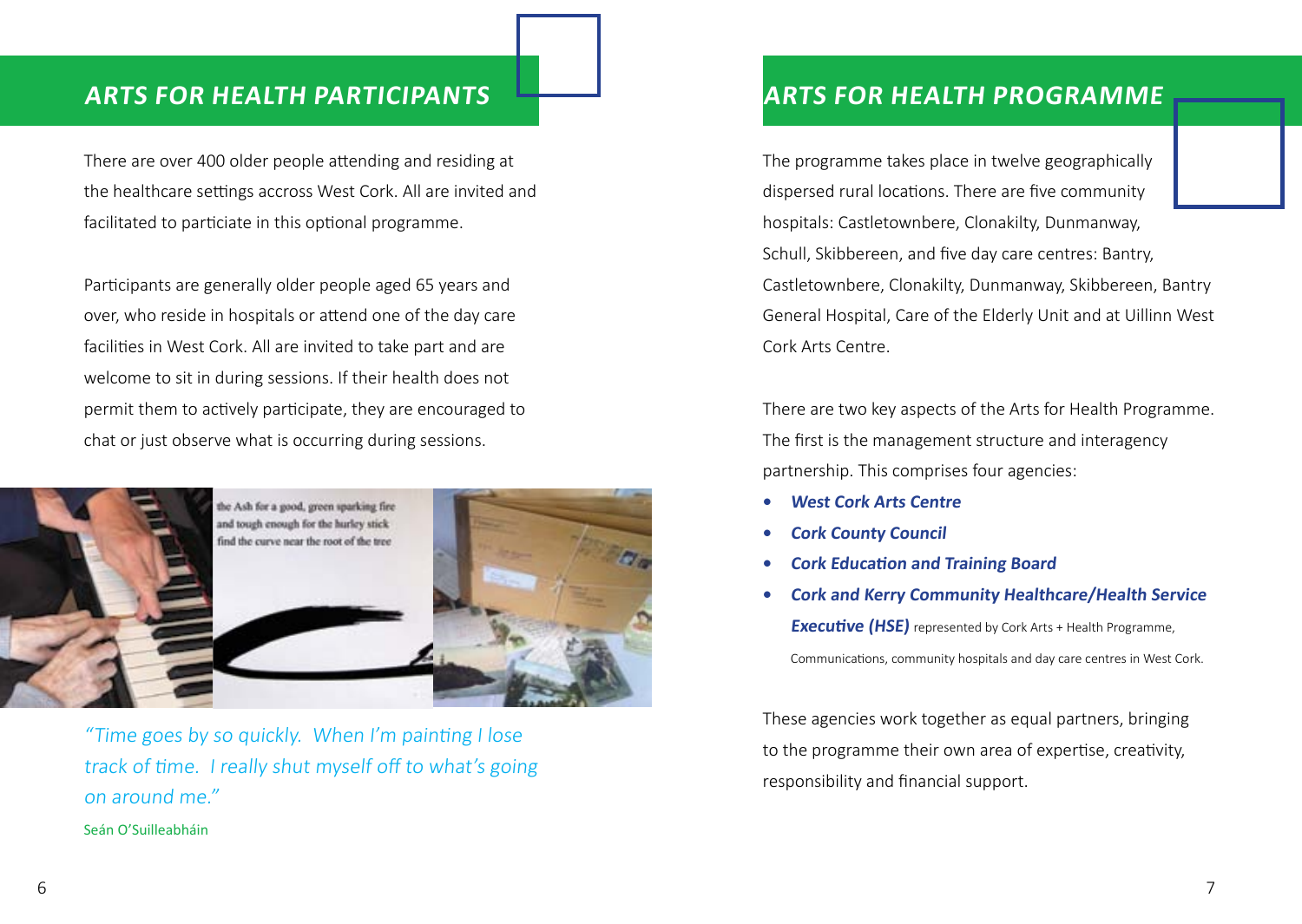

Each of the four partners has a different remit and rationale: life-long learning, access to arts, excellence in arts, health and fulfilment.

The programme is managed by a central body, West Cork Arts Centre. The Centre provides the operational expertise, led by a member of staff who manages the programme as part of a portfolio of other education and community programmes organised by the Centre. This Mangager recruits and coordinates a team of service contracted artists.

This team of artists is the second key aspect of the Programme. The artists, each with distinctly different practices, have developed professional competence in working with older people through training programmes built into the Arts for Health Programme.

The artists participate in monthly team meetings, take part in continuing professional development, feed into an online resource, document and record their progress and lead workshops with peers and healthcare professionals. Learning opportunities for artists wishing to develop their practice in this area also form an integral part of the Programme, to maintain this pool of expertise.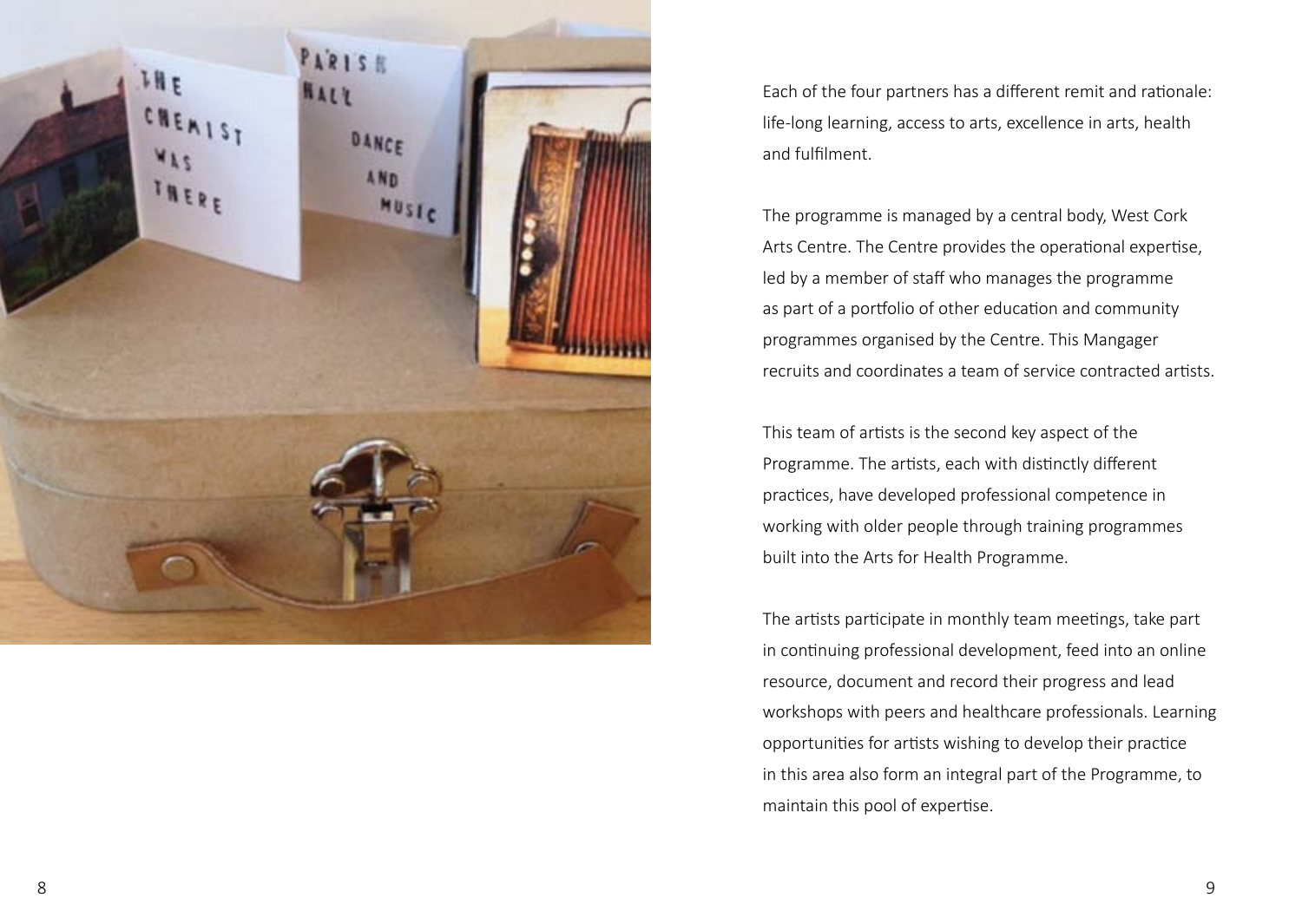

The artists work both alone and collaboratively, occasionally delivering in pairs. Intermittently, themes that link and connect the participants in each location are used. The Programme is integrated into the culture of the care settings which allows ideas and creative interests of the

participants to be nurtured, developed and implemented over time. Projects, collaborations and celebrations form focal points for experimentation, sharing and exchange.

The delivery of the Programme varies in the two types of settings of community hopistal and day care centre. In both cases the Programme supports an ethos of creative exchange and experimentation between the artist and the participant.

In community hospitals, the Programme is tailored to each participants creative need, focusing on creating a meaningful encounter through consistency of delivery. It is structured around a weekly group workshop and regular one to one sessions. The content of the workshops evolves and changes, responding to the exchange between the artist and the participant with conversation playing a central role.

In day care centres, the Programme is project-based and the artists works with the particiants in groups. The projects aim to be stimulating, enjoyable and culturally relevant to the older people who frequent the centres. Projects may differ in the style of delivery, some adopting a short directive encounter, while others facilitate more extended engagement.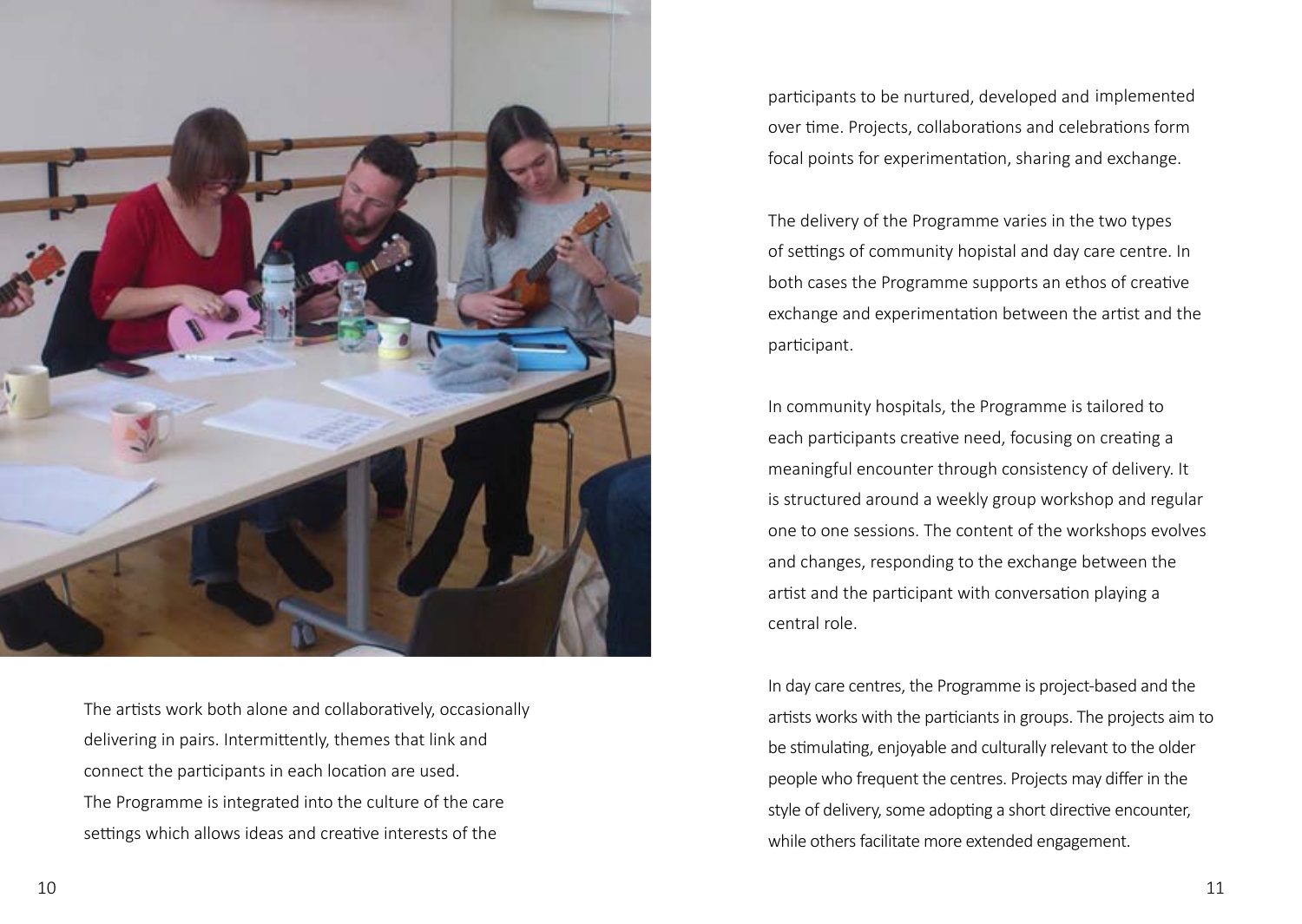#### **Arts for Health Partnership**

"Founded on a principle of equal partnership between arts and health sectors, arts and health is a specific field of work that is characterised by clear artistic vision, goals and outcomes that seeks to enhance individual and community health and wellbeing. It is a diverse and dynamic practice. Moving fluidly between the more traditional formats of exhibition, performance, public art commission, and other environmental enhancement initiatives within healthcare settings, through to participative and collaborative arts practices that can challenge and expand ideas about who makes art and where and how it is shown"

www.artsandhealth.ie/about/what-is-arts-and-health/

Arts for Health has led the way in Ireland as a partnership model that reflects a sustainable approach to arts and health provision in Day Care and Community Hospital settings. Managed by a regional arts organisation, the structure and interagency partnership supports a strategic development, implementation and promotion of the Arts for Health Programme in line with the policy objectives of partner organisations.



This effective partnership encompasses agencies with remit for arts, community, health and education. Independently each partner describes below the rationale and guiding strategies for their participation in the Arts for Health Partnership Programme.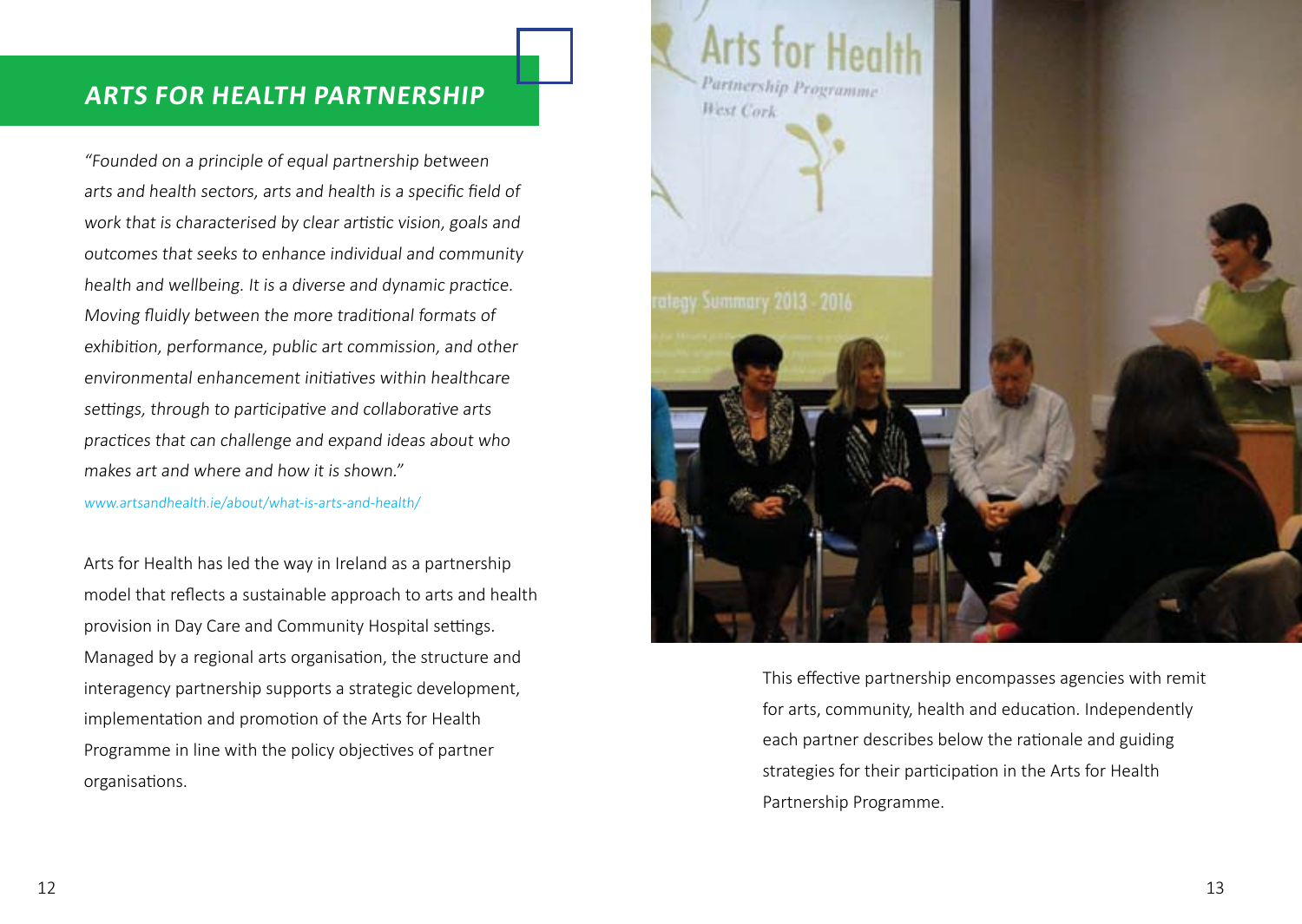#### **Uillinn: West Cork Arts Centre**

Central to the work of West Cork Arts Centre (WCAC) is our commitment to public access to and engagement with, the arts. Outlined in the Uillinn Public Engagement Strategy 2016 - 2020 is a 'commitment to partnership, integrated programming, collaborative practice, artist supports, inclusivity and accessibility and maintaining excellence in the areas of arts and health and arts and older people.'

Our work is supported by the Arts Council/An Chomhairle Ealaíon who are committed to 'creating opportunities for increased engagement in the arts by particular communities through investing in artists and arts organisations with a commitment to high-quality collaborative, community focused arts practice.' The Arts Council/An Chomhairle Ealaíon, Making Great Art Work, Leading the Development of the Arts in Ireland, Arts Council Strategy (2016-2025) Public Engagement: objective seven.

West Cork Arts Centre supports the right to participate in the artistic and cultural life of our country in whatever way we may choose, regardless of our age. The form of parcipitation will be different for each individual. For some, it will be an

opportunity to engage directly with an art form: to learn techniques, explore ideas and create new work. For others, it will be an opportunity to engage with the work of others: to watch, listen, enjoy and be challenged by new perspectives and modes of expression. For some, the honing of artistic skills and the satisfaction that is derived from finished work will be the most important elements of the experience, while for others, it will be the personal journey undertaken during the creative process, with no product at all. Whatever mode of participation is chosen, the arts experience on offer should be meaningful and of the highest possible quality.

The participatory practice that West Cork Arts Centre supports is for a 'conversation' between artists and participants; a learning community where the artworks, the artist and the participants all contribute to the project and to the learning.

Furthermore, West Cork Arts Centre adopts the policy that 'involvement in the arts promotes health and wellbeing by improving quality of life and cultural access.' The Arts Council/ An Chomhairle Ealaíon, Arts and Health Policy and Strategy, 2010.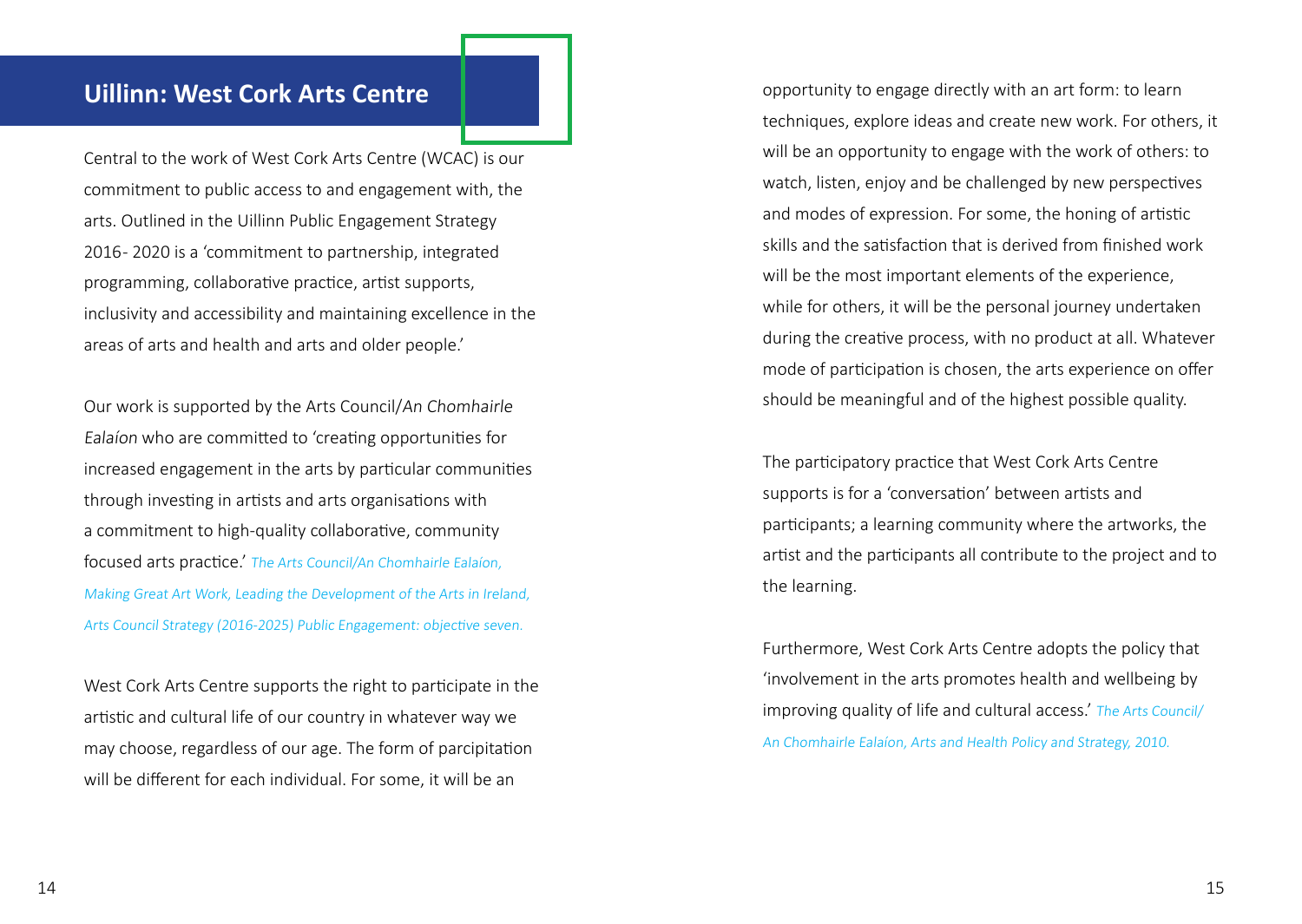#### **Cork Education & Training Board**

As a driving force in education and training in Cork, we value the partnership approach that the Arts for Health model offers. It allows us to promote arts and health as a valuable lifelong learning tool. In line with our vision of providing high quality services which are innovative, responsive and inclusive, Cork ETB rolled out a QQI Level 5 Arts for Healthcare Professionals Programme in 2015 and proposed similar programmes going forward.

The programme encompasses ideologies outlined in the Learning for Life: White Paper on Adult Education, "the role of adult education inenabling individual members of the society to grow in self-confidence, social awareness and to take an active role in shaping the overall direction of society – culturally and socially" (p.29).

Learning for Life; White Paper on Adult Education, Department of Education and Science, 2000, enshrined the following concepts: lifelong learning, social inclusion, equality and justice, active citizenship and partnership. The Arts for Health Partnership Programme encompasses all of these concepts and more. Education through partnership and the involvement of the community (hospitals and day care centres), West Cork

Arts Centre, Cork County Council, HSE and the artists in this programme is evidence of strong and effective collaboration. The flexibility, creativity and continuous evaluation of the programme are also in keeping with the agency ethos.



B Was a sanny hiving in a mansion in Blarincy

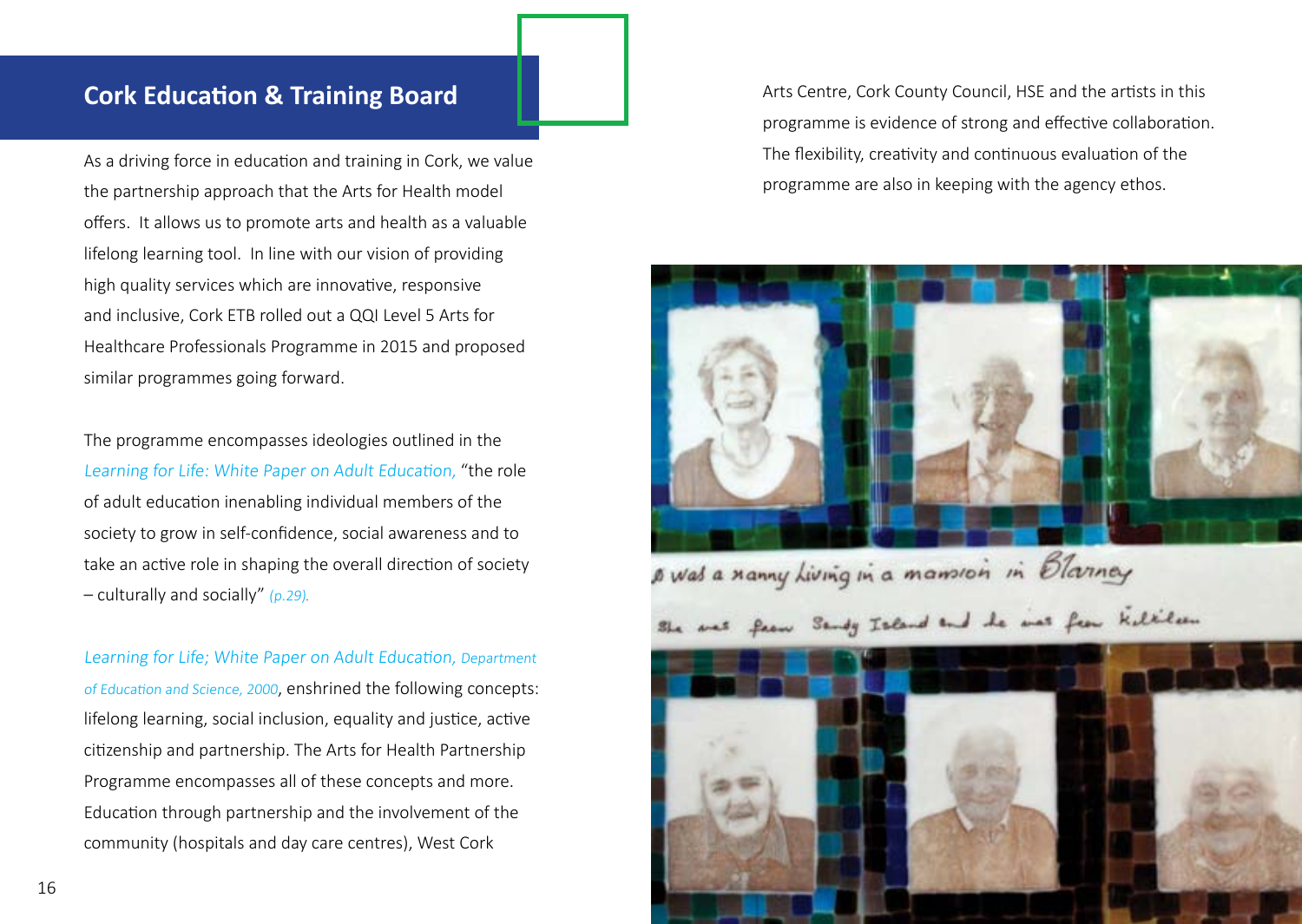#### **HSE, Cork Arts + Health Programme**

Cork Arts and Health Programme (C.A.H.P.) is a HSE initiative based in the Cork South Community Work Department. It operates primarily from a social inclusion perspective and is committed to the development of an arts and health agenda that will effectively contribute to the promotion of individual and community health and wellbeing. C.A.H.P's work encompasses both a wide spectrum of age groups and various care programmes within the health services and the health related voluntary community sector. C.A.H.P. actively develops relevant partnerships with other statutory and voluntary/community services to enhance both the resources available for projects and to ensure the most effective outcomes for participants/service users.

Arts for Health Partnership Programme, West Cork has provided and continues to provide an evolving model of excellence in relation to the development of a managed arts programme working with older people in hospital and day care settings. C.A.H.P. is particularly interested in the programme's capacity to become embedded into the life of the settings in which it works and the learning from this approach for the wider arts and health agenda/settings/programmes.

#### **Cork County Council**

A strategic objective of Cork County Council is to work to create or improve opportunities for all members of our community to have access to and enjoy active lifelong participation in the arts. Arts for Health Partnership Programme, West Cork is an excellent example of the development of a structured programme of creative arts activity in the five community Hospitals and five public day care centres in West Cork.

It has brought together local authority, health, arts and education providers to address the question of how the arts can improve the quality of life of older people in the region.

It has created an environment in which conversations and exchanges of ideas between all partners, artists, service users and their families constantly help shape a dynamic programme that enhances the lives of older people involved in this programme. The work completed through Arts for Health has in turn helped to shape arts policy in Cork County Council and is now regarded as an excellent model of arts development nationally.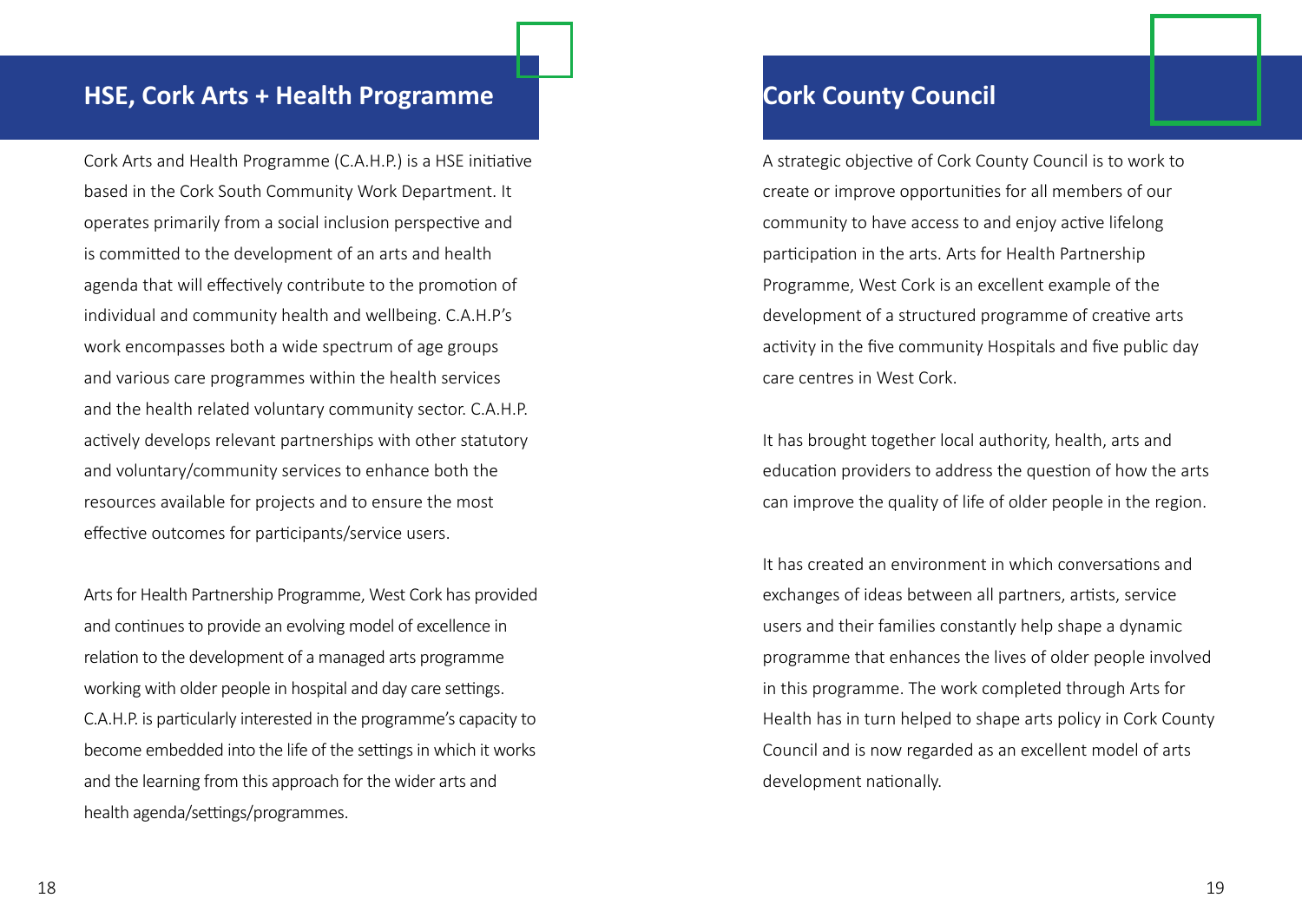#### **Cork and Kerry Community Healthcare Health Service Executive**

The HSE Health Promotion Strategic Framework (2011) introduces a model that illustrates the main structural elements of health promotion for the HSE. This work takes place in three settings; Health Service, Community and Education. The Arts for Health Partnership Programme, West Cork provides services consistent with this model in which:

- 1. Health Services are reoriented through community participation, mobilisation and the provision of socially inclusive services.
- 2. Supportive environments for health are created by the use of multi-strand approaches to promote and enhance health through lifestyle, behavioural and socialenvironmental approaches and through full engagement in collaborative partnerships.

This approach supports the ethical principles set out in Healthy Ireland, A Framework for Improved Health and Wellbeing 2013-2025'. The principles of equity, fairness, proportionality, openness and accountability, solidarity and sustainability are evident in the strategy. It also responds to the 2013 'National Positive Ageing Strategy Positive Ageing Starts Now', which seeks to promote the development

of opportunities for engagement and participation of people of all ages in a range of activities including the arts. Furthermore the work of the Arts for Health Partnership Programme, West Cork is congruent with the Healthy Ireland framework for actions with its emphasis on partnership and cross-sectoral working, empowering people and communities, through research, evidence, monitoring, reporting and evaluation. This strategic approach ensures that an active meaningful and meaning making life can be enjoyed through to older age across the eleven settings in which the programme operates.

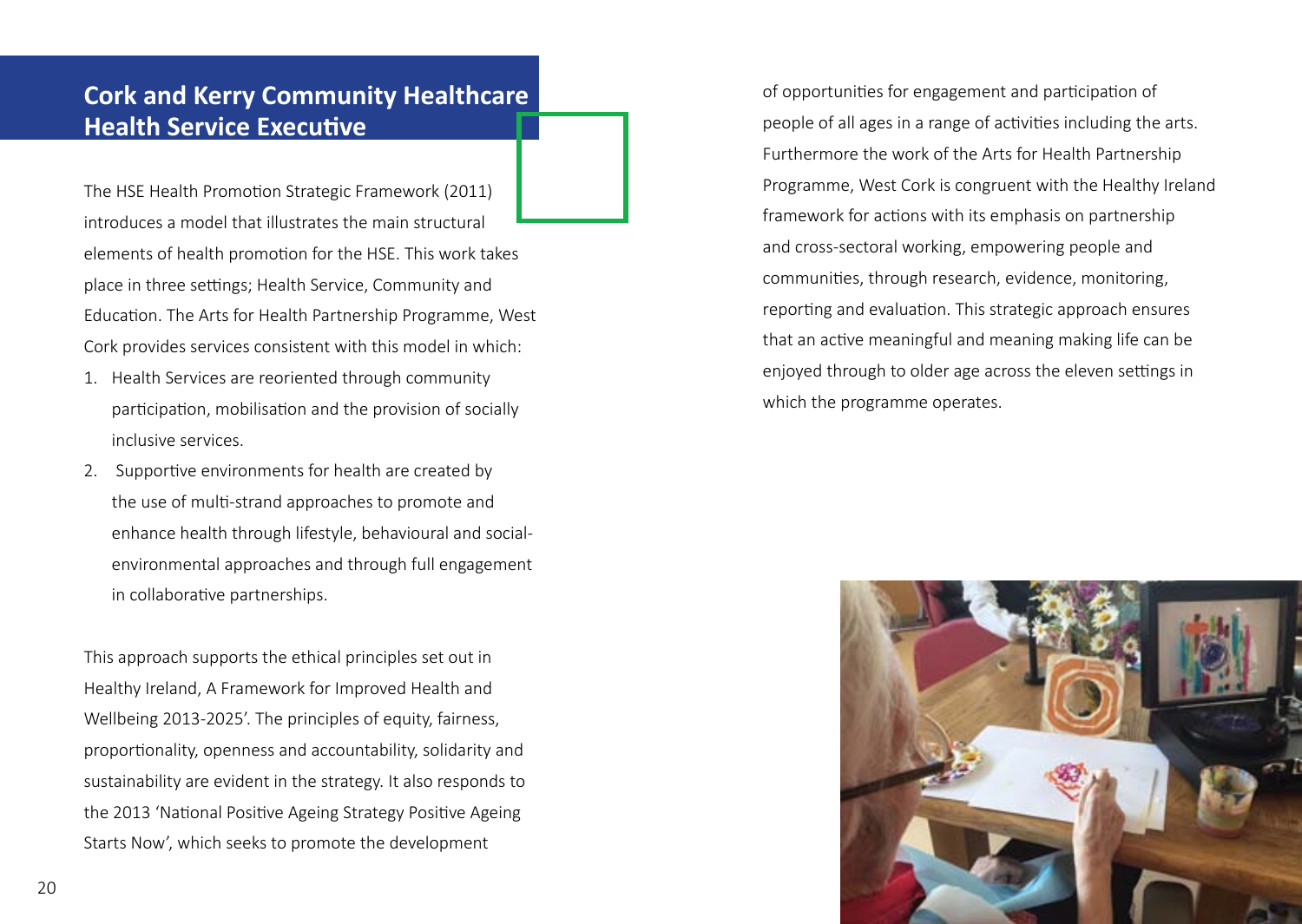#### **Health Service Executive (West Cork Day Care Centres)**

The Vision of the Healthy Ireland 2013-2025, "where everyone can enjoy physical and mental health and wellbeing to their full potential, where wellbeing is valued and supported at every level of society and is everyone's responsibility".

In keeping with this vision, participation in the Arts for Health Partnership Programme is a core component of day care centre social care activity in the five West Cork centres.

For service users it empowers people to reach their potential, learn new skills and enables clients, at all levels of dependency, to participate in an activity which enhances their cognitive, emotional and social wellbeing and produces positive mental and physical outcomes across the client spectrum. In keeping with the Arts for Health Strategy, the Arts for Health Programme promotes participation and cross sectoral work.

#### **Health Service Executive (Community Hospitals)**

Sister community hospitals in Clonakilty, Schull, Dunmanway Castletownbere and Skibbereen provide services which include acute care, rehabilitation, respite, palliative and continuing care. Other services, including activity programmes, are an integral part of the operating philosophy of a community hospital complex.

There are over 76,000 people over the age of 65 in the Cork and Kerry region i.e. 12% of the total population. Nationally this is expected to rise to 1.4 million by 2041(CSO 2013). In the same period the number of people over 80 is expected to rise by 250%. Ageing on this scale is unprecedented in Irish history. At the same time the number of dependant older people is expected to rise. There are 194 patients cared for in the five community hospitals in West Cork. Bantry General Hospital provides for extra patients in long term care.

The Arts for Health Partnership Programme has become part and parcel of the activities in long stay units throughout. Working with the arts recognises and values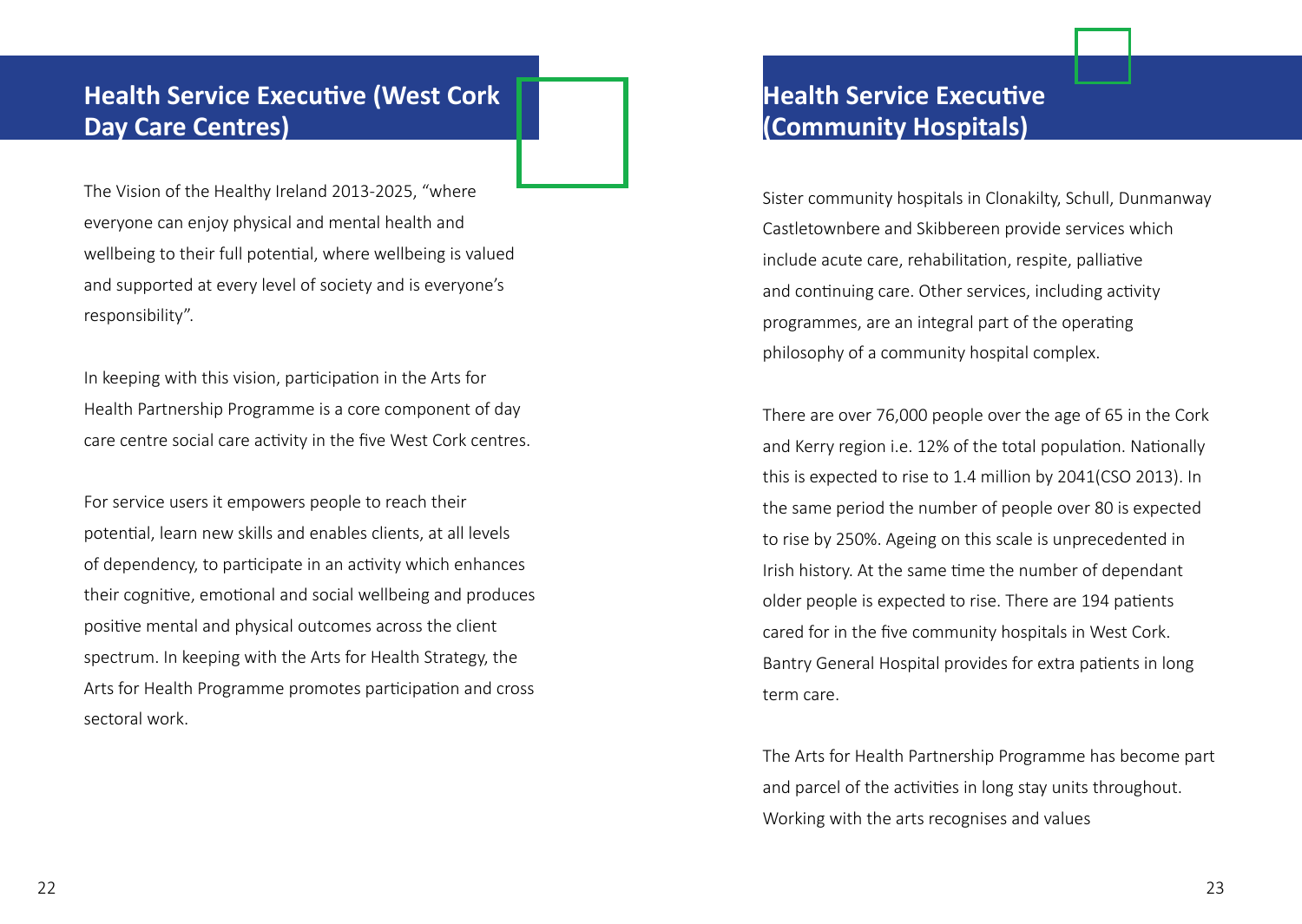the creativity of older people, enhances the self-worth and dignity of the participants as well as being a pleasurable experience.

Arts for Health helps us in our vision for the older adult of 'Improving the health and quality of the life of the individuals and communities we serve' as set out in Ageing with Confidence – A Strategy for the People of Cork & Kerry.

Arts for Health is an essential element in the social care needs of older adults in residential care and is an integral part of our activities programme which helps us to meet the National Quality Standards for Residential Care Settings for Older People in Ireland as set out by the Health Information & Quality Authority (HIQA). Standard number 16.

Involvement in arts and cultured activities makes a difference to the quality of life of our residents. Arts for Health, is a large contributor to this. The programme stimulates our residents to express themselves through the medium of art, poetry and music. This is a new opportunity for most of our residents. The existence of an arts programme in community hospitals fulfils the requirement to meet HIQA.



# **BACKGROUND**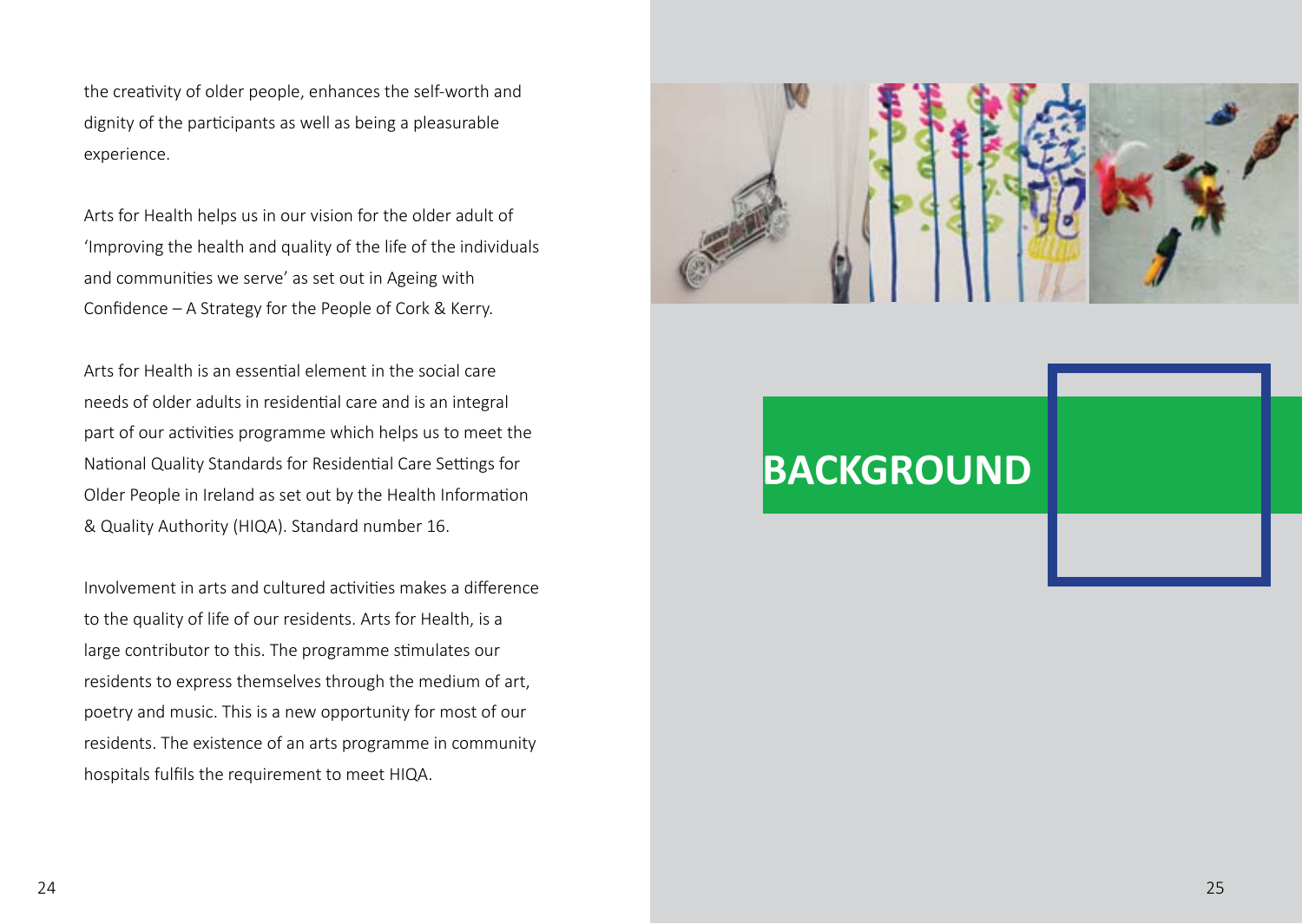"Equal partnership between arts and health sectors is the foundation stone of arts and health. It is based on open, honest and trusting relationships. Each partner brings his/ her ethos, values, knowledge, experience, skills, needs and expectations to the table. However, the culture of the world of art differs in many ways from the world of healthcare and getting to understand the other demands an ability to listen carefully. Assumptions should be recognised for what they are and time may need to be invested in clarifying language and naming what is important to each partner." An Introduction to Arts and Health; 10 Things to Consider, Mary Grehan, Waterford Healing Arts Trust. 2016

#### **BACKGROUND**

Arts for Health Partnership Programme was initiated in 2002 in response to the Southern Health Boards (SHB), 'Ageing with Confidence: A Strategy for the People of Cork and Kerry (2002)'. SHB Health Promotions Department contacted West Cork Arts Centre (WCAC) to develop an arts programme in the longterm residential units. Following the formulation of a Service Agreement between the two organisations, an action research project was set up in Skibbereen Community Hospital. The research highlighted the need for a sustainable arts programme which could be delivered all year round and that gave artists supportive working conditions to deliver an appropriate and meaningful programme.

Key stakeholders were identified and a partnership was formed in 2003 to implement the findings. The Programme began in May 2005 in six long term residential units across five community hospitals. To ensure sustainability and quality the partnership commissioned a document at the outset of the programme Conversations in Colour: Evaluation of an Arts for Health Partnership Programme 2005/6, by Jennifer Russell.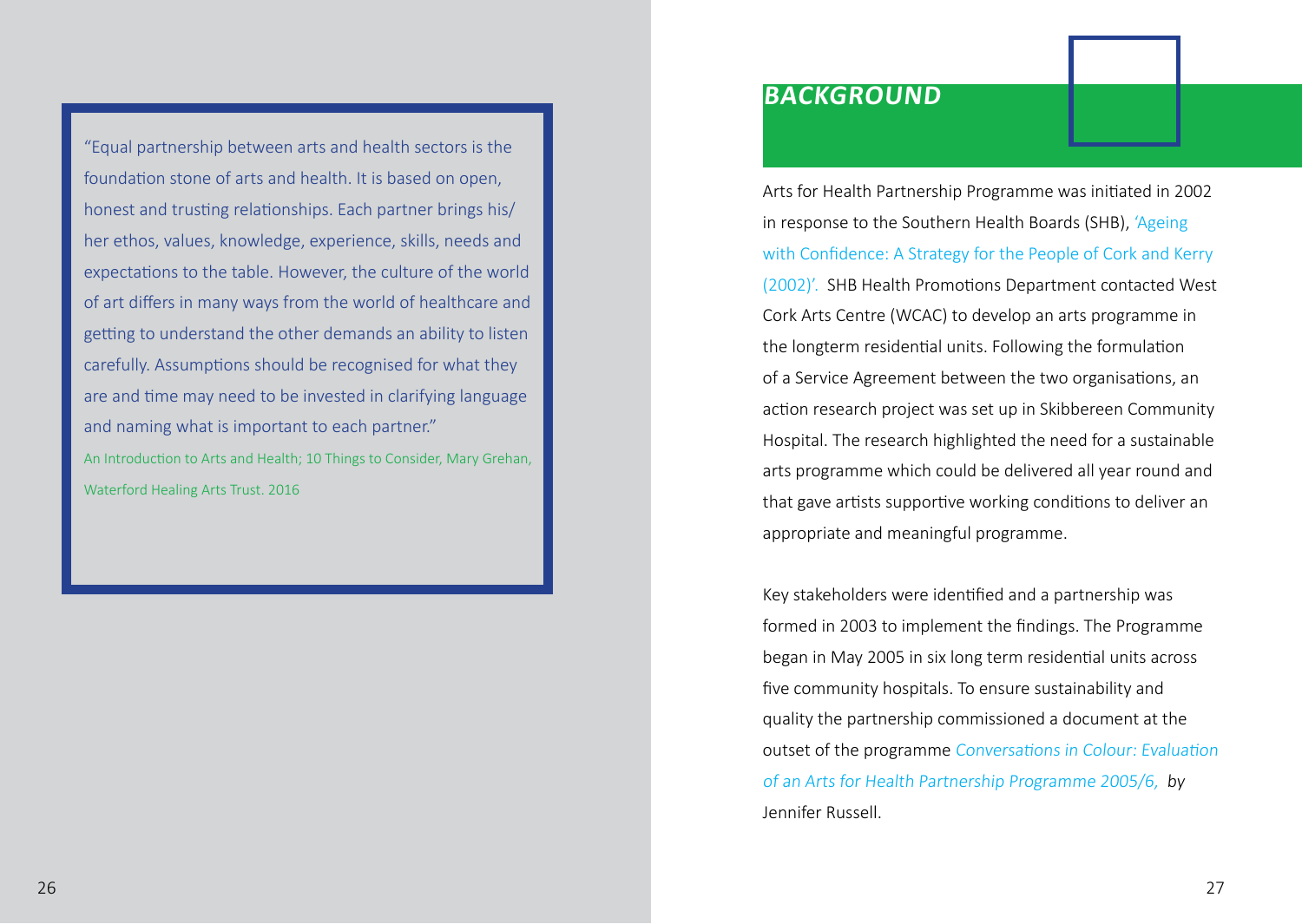In 2006, this document was published. Also that year, the Programme was extended to include Bantry General Hospital, Care of the Elderly Unit.

A further expansion of the Programme into five day care centres took place in 2010 along with a newly commissioned report Arts for Health Partnership: Day Care Centre Evaluation Report 2010 by Ann O'Connor and Charlotte Donovan to evaluate the impact of the Day Care Centre Arts Project and assess its sustainability as part of the Arts for Health Partnership Programme.

On Monday 19 April 2010 President Mary McAleese visited the programme at Skibbereen Community Hospital. The Pesident congratualted everyone involved, made reference to the value of the work and the people who make it happen in both a local and national context.

2012 saw the launch of 'Spectrum', an image based publication which reflected a five month collaborative visual art project, led by the Arts for Health Artists Team working with participants residing in a community hospital setting. The project was evidence of an ongoing commitment to sharing and celebrating the important artwork that is created through the Arts for Health Partnership Programme, and the methodology of the artists.

As evidence of the partnership's commitment to 'maintain and improve communications and advocacy' (Arts for Health Strategy 2013-2016) the partners commissioned film maker and animator Jane Lee to document their effective partnership model. This short animation playfully demonstrates the roles and responsibilities of the partnership and stakeholders in supporting, managing and implementing the programme.

The animation and first strategy (2013-2016) were both officially launched on 10 December, 2013 at Clonakilty Community Hospital, with guest speakers Gabrielle O'Keefe, General Manager, HSE Cork and Ann O'Connor, Arts and Health Advisor to the Arts Council.

In 2014 'Arts Participation for Healthcare Professionals' a FETAC Level 5 accredited course was developed and implemented resulting in graduation of over 24 students and an increased involvement in arts activites from the graduating healthcare staff. The course is continues and rotates between West Cork locations.

Three artist studio residencies connected to the Programme, have been held at Uillinn since 2015 when West Cork Arts Centre made their significant move to a new five storey purpose built premises: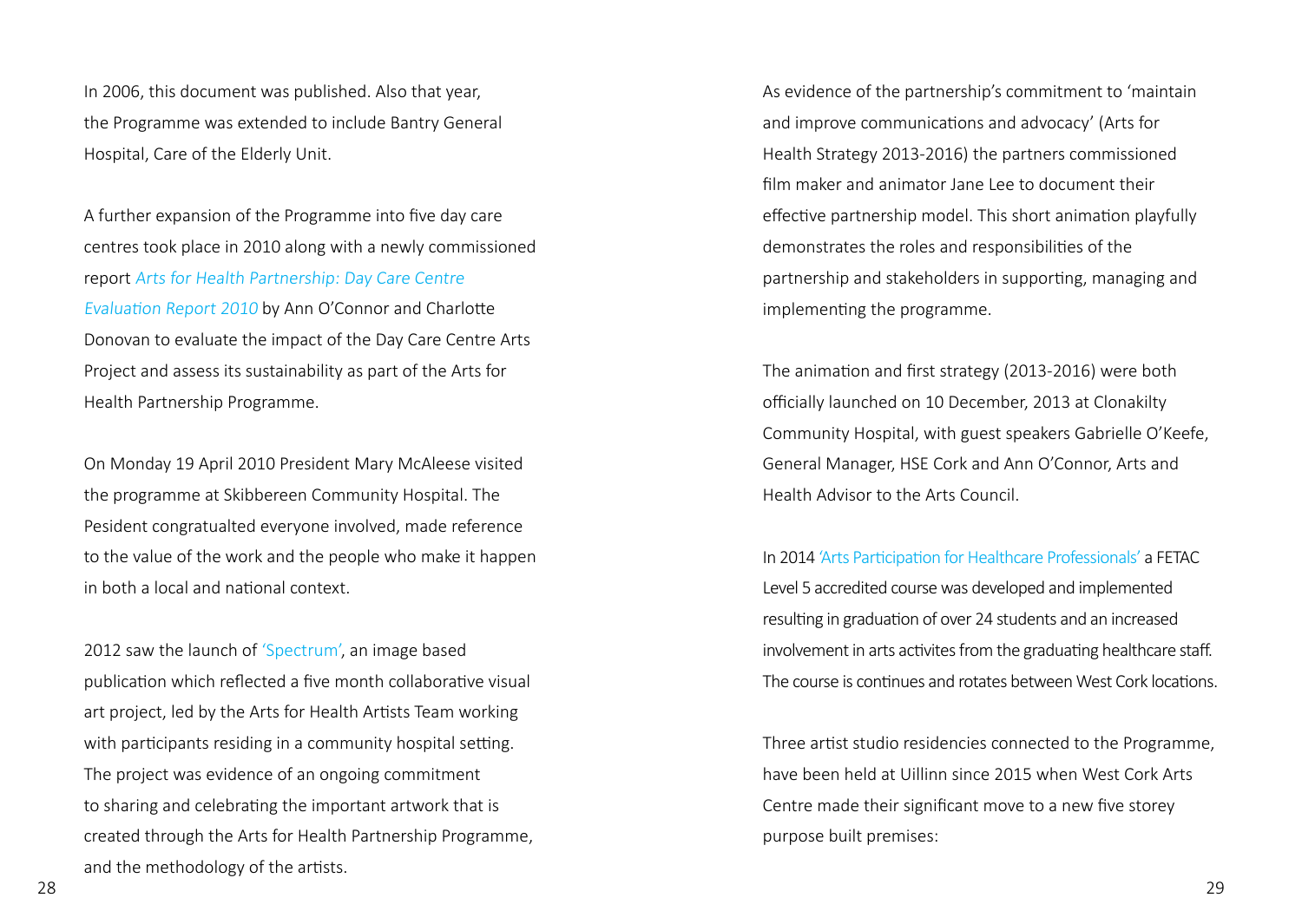Toma McCullim, who pictured dementia in her three month project and exhibition 'These Tangled Threads'; Amanda Jane Graham, in partnership with Cavan County Council, explored her creative relationship with illness; and Sarah Ruttle's 'Parachute in My Purse' re-imagined Ireland one hundred years after the Rising.

Also with West Cork Arts Centre's move to Uillinn, came the introduction of 'In the Picture', a gallery based programme inviting people with dementia, their professional and/ or family carers to visit the galleries, to look, experience and experiment with others in a safe and welcoming environment. These specially designed sessions are informed by leading international programme, 'Meet Me at MOMA' (Museum of Modern Art) in New York and link in with Irelands learning network, 'Azure' in relation to this work and keeping it relevant. 'In the Picture' welcomes daycare, hospital residents and community members to take part.

On 9 June, 2015 at Dunmanway Community Hospital, Mayor of the County of Cork, Cllr Alan Coleman launched a limited publication, 'By the Smoke of the Train', a collection of people's stories and experiences of the railway that once ran through West Cork during the 1940's and 1950's,

illustrated with the participants' own drawings and paintings. The following year in Dunmanway Community Hospital Michael Collins, TD launched 'Parachute in my Purse' with artist Sarah Ruttle, supported by Cork County Council, Ireland 1916 Centenary Programme.

After several years of communicating, documenting and sharing through the online wiki, established in 2008, work began in 2016 on a new website to open up the information to the public and provide a place for new participants, artists and healthcare staff to guage the breadth and scope of the programme and the potential for their own involvement.

### **www. artsforhealthwestcork.com**

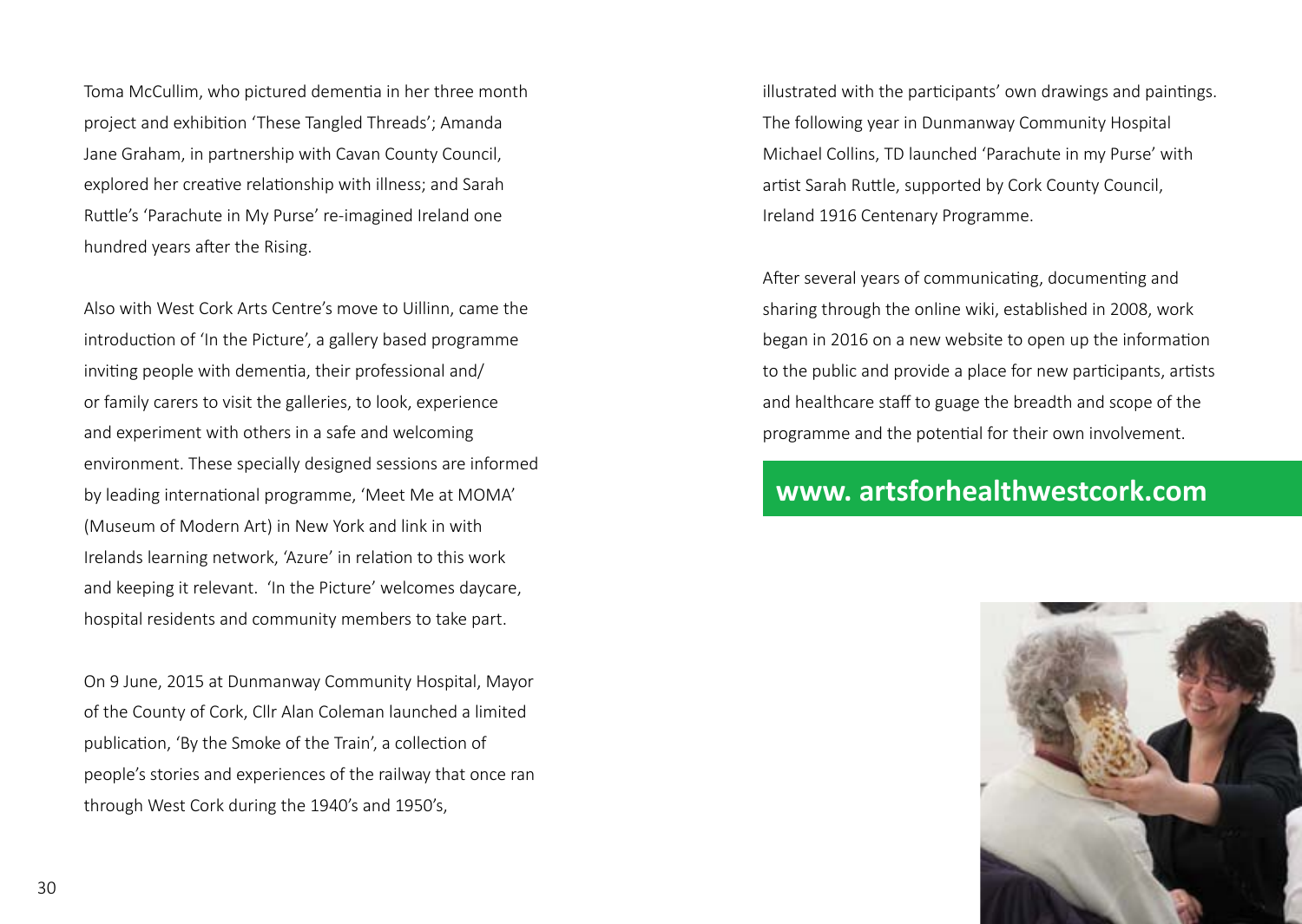



# **FRAMEWORK FOR THE STRATEGY**

"This project has provided the residents an opportunity to engage with the artists, staff and relatives at a deeper level. The residents and their family need this balance to see and be with their loved ones as mother, father, brother or sister." Carol McCann, Director of Nursing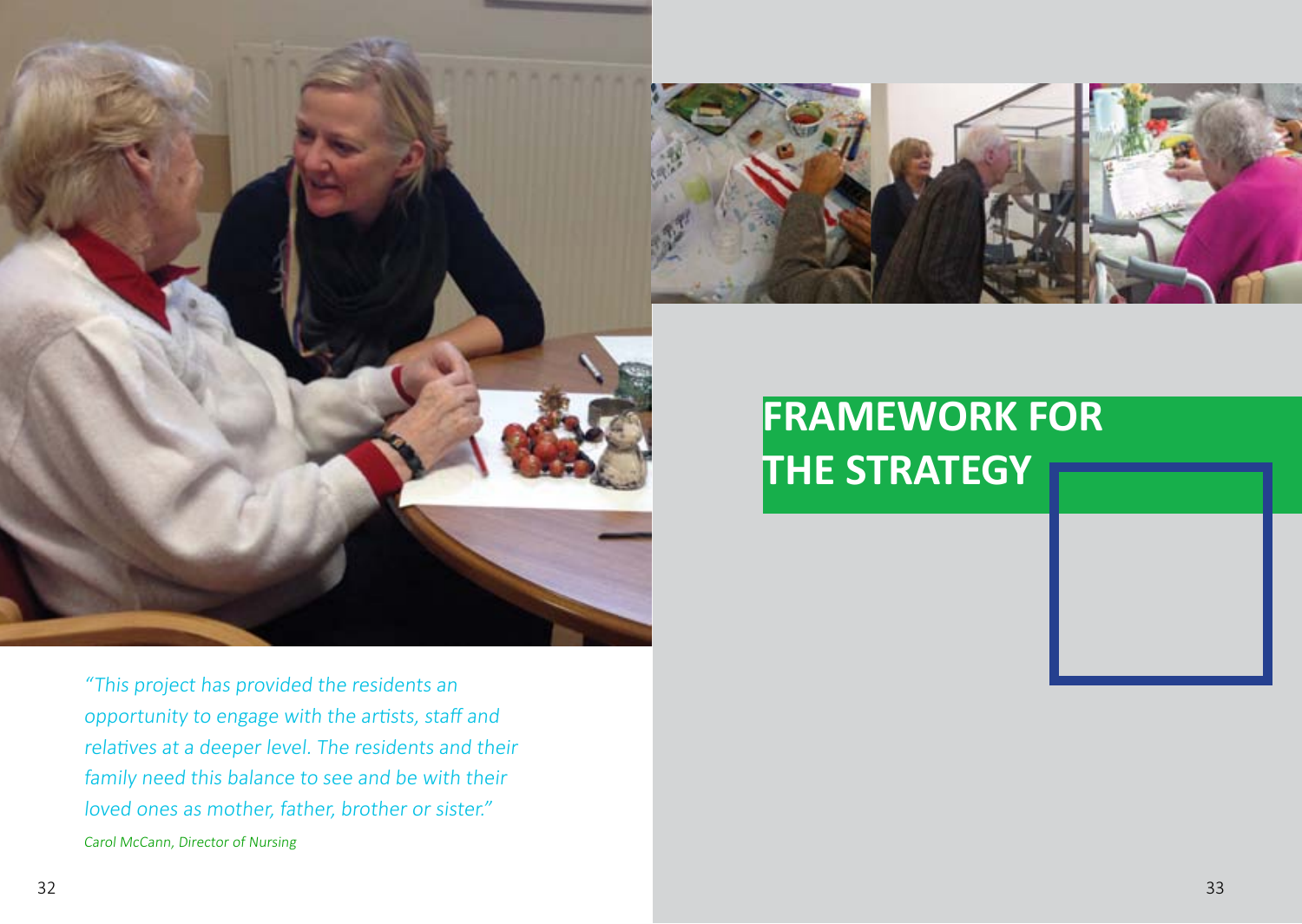

**accessibility, improve communications and ensure the current quality provision is maintained.**

A strategic approach will safeguard the service development and assist in communicating these developments across health care services, education sector, arts sector and the general public. It will enable the management of the programme to remain focused to deliver the programme as set out.

#### **Mission**

Arts for Health is a partnership programme based in West Cork implementing a managed arts programme for older people in healthcare settings, embedded into the community hospitals and day care services.

#### **Vision**

The Arts for Health Partnership Programme sees a strategic, creatively ambitious and sustainable response to an ageing population, which enables choice, social inclusion and equitable access to the arts for older people in West Cork.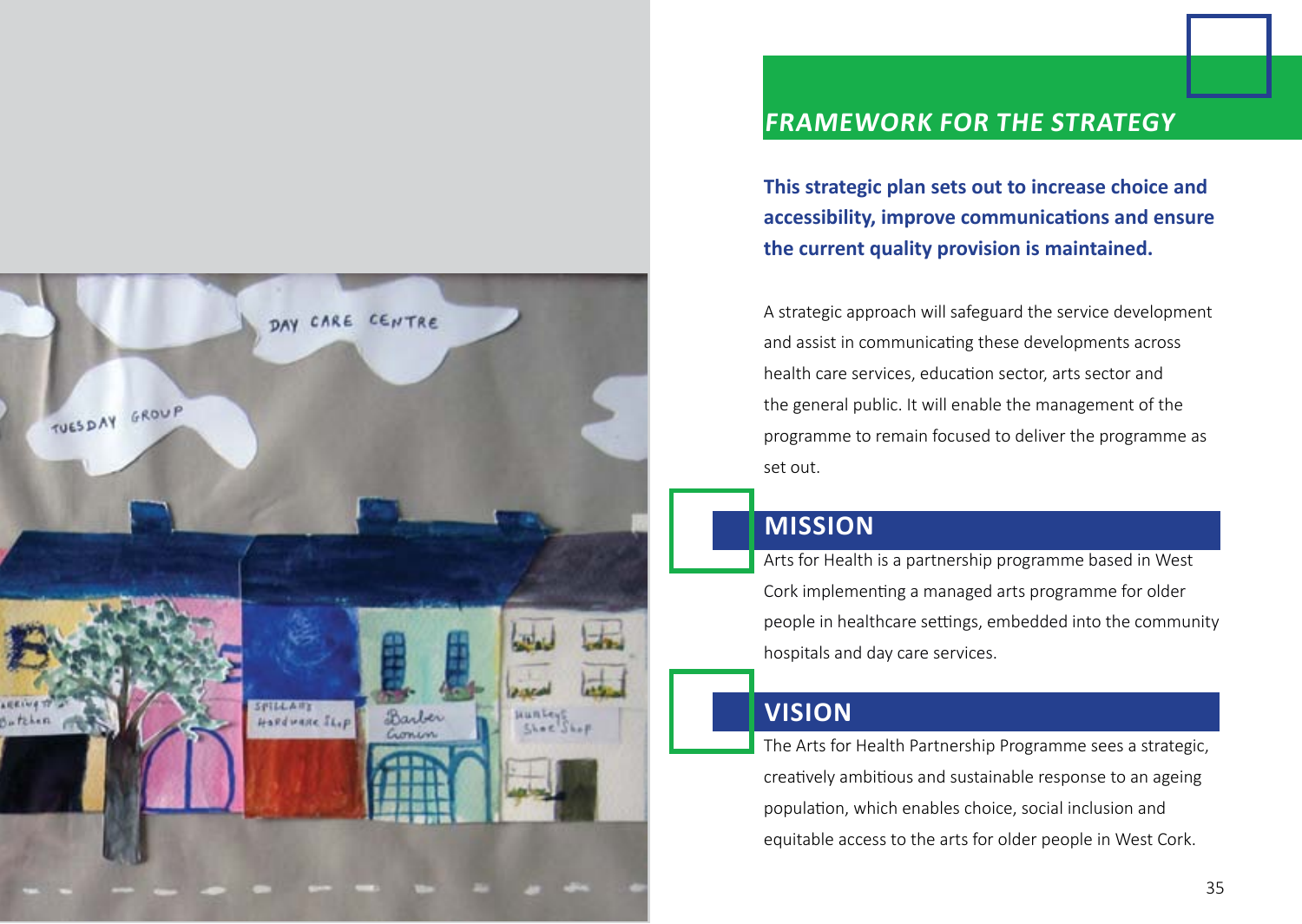#### **Values**

Arts for Health (AfH) Partnership collectively:

- recognises the importance of a participant-centred approach based on principles of partnership, inclusion, life-long learning and quality
- sees the arts as essential for a healthy and flourishing society. We respect the right to cultural access for all healthcare service users, specifically recognising the unique needs of residents of the Community Hospitals
- are committed to progressive, flexible and developmental ways of working to achieve sustainability and a high level of quality
- Integrity at all levels is integral to the programme

The Arts for Health Partnership Programme adopts 'Participatory Arts Practice in Healthcare Contexts: Guidelines for Good Practice' commissioned by the Waterford Healing Arts Trust and the Health Service Executive South, Cork Arts and Health Programme with financial support from Arts Council Ireland/An Chomhairle Ealaíon.

#### **Benefits**

As well as providing compliance with Health and Quality Standards (HIQA) there are a wide range of benefits recognised in implementing arts programmes in healthcare settings: for the community, for artists, for healthcare professionals and for participants.

Evidence of these benefits is to be found in the Programme evaluation that took place over a one year period in five health care settings, 'Conversations in Colour: Evaluation of an Arts for Health Partnership Programme 2005/6' by Jennifer Russell.

The improvements reported include pleasure in the activity, increased socialisation, reduction of isolation, improved memory and eye-hand co-ordination, enhanced relationships with family members and staff and increased self-esteem.

Patients who were questioned, and the majority of staff, expressed their wish to extend the art programme to at least twice a week and for it to become a permanent feature in care provision.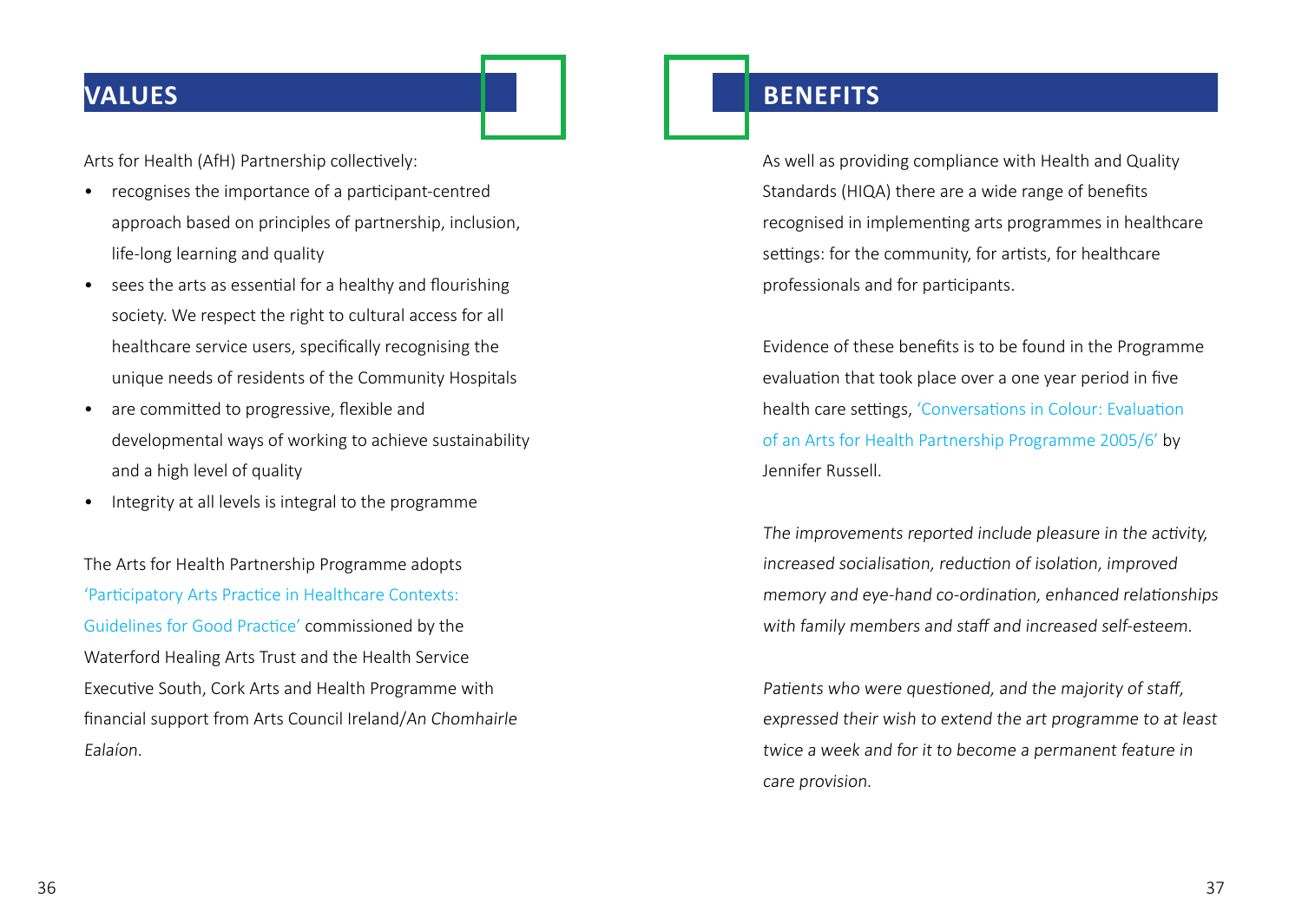Healthcare staff showed a significant increase in their commitment to the programme throughout the year and reported specific improvements in patient mood, socialisation and mental and physical capacity.

The understanding and acceptance of the benefits of artistic endeavour to a largely disadvantaged and powerless group has been enhanced among staff, family members and patients themselves.

It has provided opportunities for artists to bring their artistic and professional skills to the wider community.

The appointment of two or more artists with a range of arts skills offers the best choice and opportunity for patient participants who have different abilities and interests.

#### **Governance**

Arts for Health Partnership Programme is managed by West Cork Arts Centre, through the Programme Manager, Education & Community post.

The interagency Steering Group made up of representatives from each partner organisation, is the body responsible for developing and implementing the programme, monitoring and reviewing to ensure high standards and a clear vision is maintained.

The Arts for Health Artist Team are responsible for delivering the programme through best practice methodology and maintaining a creative connection with the participants.

Healthcare professionals are responsible for patient care, ensuring excellent communications on site and allowing necessary support for the delivery of the programme.

The Programme Manager is the link between the partners, the artists and the healthcare professionals.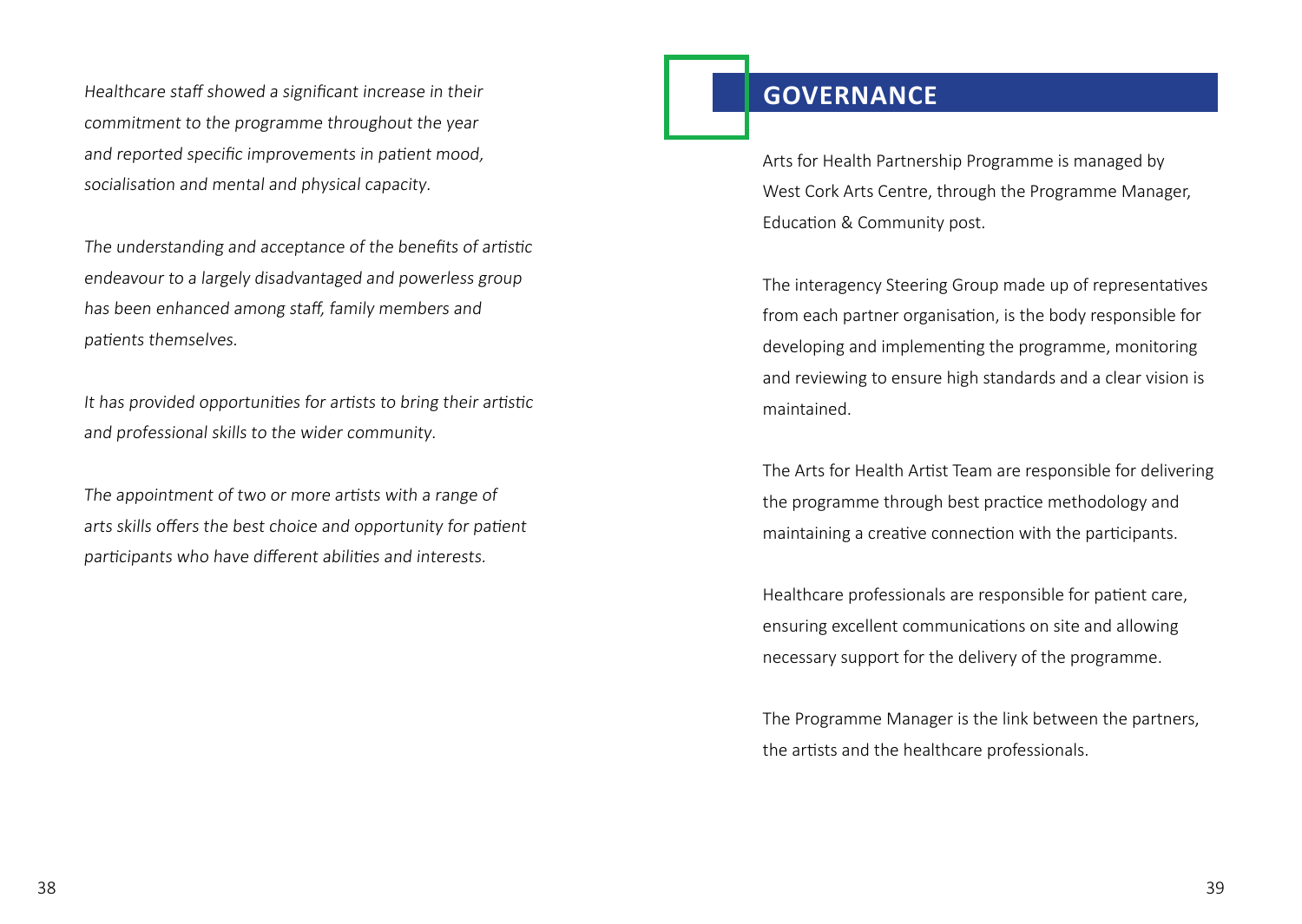



# **DETAILS OF THE STRATEGY**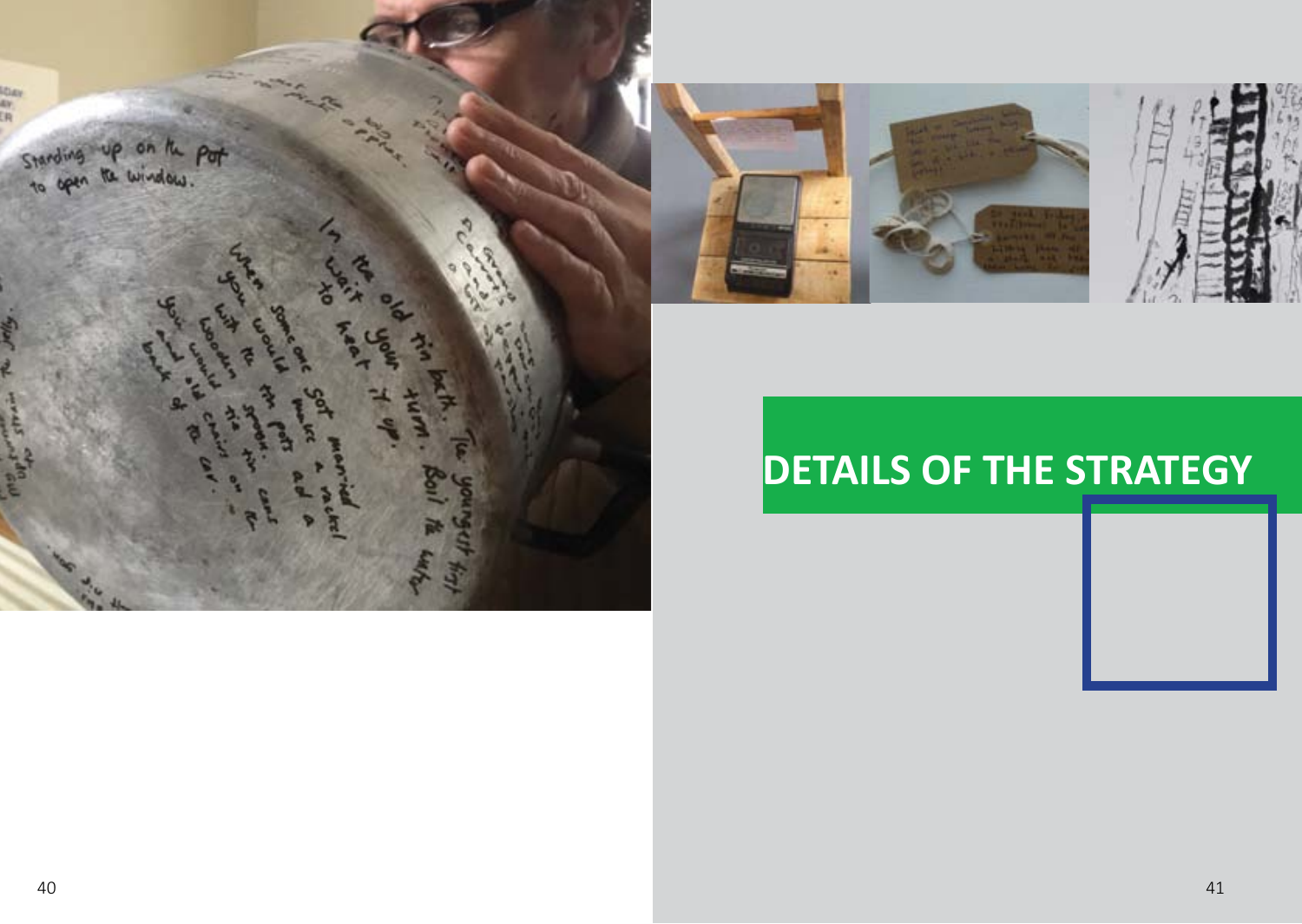

## **Summary Goals**

Arts for Health Partnership sets the following priorities going forward:

- **• Seek equity** and consistency of service per capita across the healthcare settings in the development and delivery of the programme
- **• Sustain high standards** across the programme
- **• Ensure an inclusive approach** to cognitive and cultural differences of the participants, in the delivery of the programme
- **• Improve** operational communications and public relations
- **• Respond** to changes such as infrastructural, stakeholder and agency changes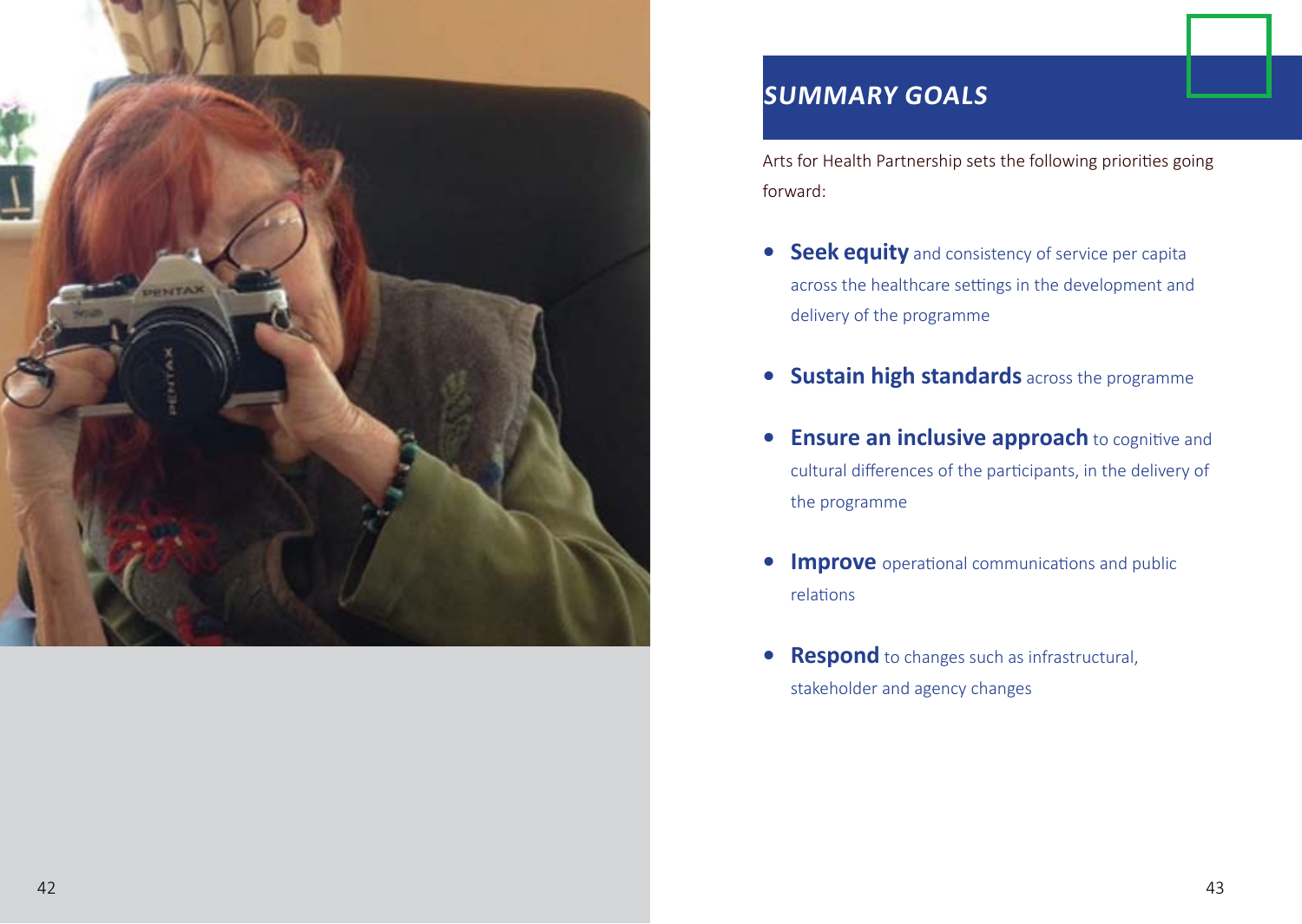#### **Seek equity and consistency of service per capita**

**across the healthcare settings in the development and delivery of the programme**

Beyond maintaining existing levels of service in hospitals: Castletownbere, Clonakilty, Dunmanway, Schull, Skibbereen and Bantry General Hospital, Care of the Elderly Unit; we will seek to increase the current level of service from 46 sessions per year to 90 session in each hospital to recognise the importance of artform choices for participants. A new music strand will be introduced similar to that currently being delivered in Clonakilty 2016 programme which offers two main artform choices of music and visual art and other artform choices such as literature, dance and film throughout the year.

Beyond maintaining existing levels of service in day care centres: Bantry, Castletownbere, Clonakilty, Dunmanway and Skibbereen; we will seek to increase the current level of service from 17 sessions per year to 24 sessions per year in each day care centre to reach more participants using the services.

These developments are recognized as a significant development that will need substantial additional resources to maintain for the three years of this plan. The Partner Representatives will commit to ensuring the adequate operational funding, and that the workload of managing the programme is equal and not beyond the budgetary allowance. An evaluation of capacity to deliver a larger programme, will be focus of a year two impact evaluation.

#### **Sustain high standards across the programme**

**Partnership will remain the cornerstone of the programme**  with the Partner Representatives taking the lead to ensure this. Each Partner Representative is responsible for clearly advocating their agency agenda to ensure an equitable cross section of interest in programme delivery at partnership meetings.

Core to the partner responsibilities, is the commitment to resourcing the Programme as set out in the budget annually. In addition the Partner Representatives will seek and apply for external funding for specific once-off projects which enhance the participants experience and offer experimental and developmental opportunities in keeping with the Programme aims, as and when opportunity arises.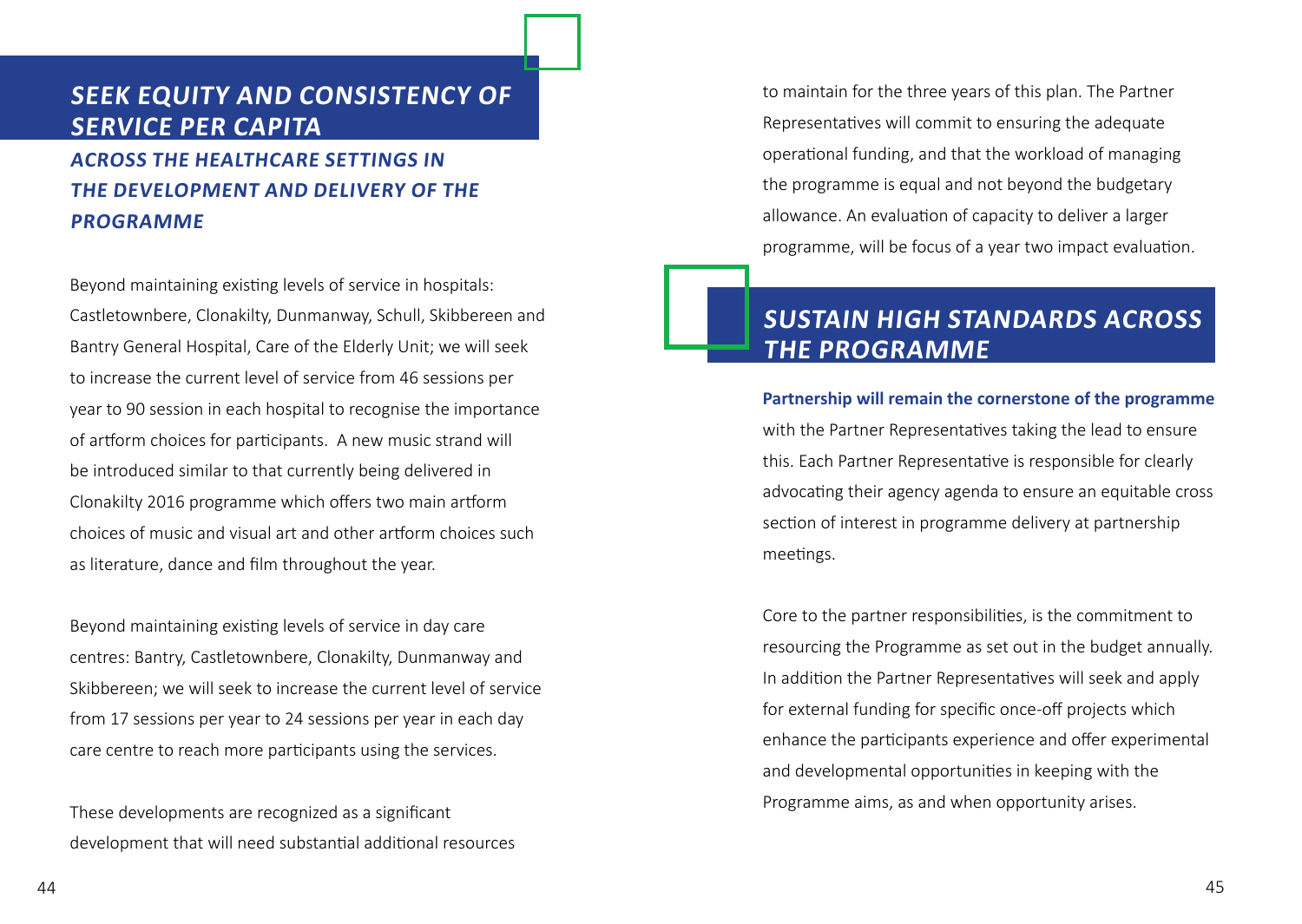The Programmme will maintain a role orientated governance where each agency representative is responsible for maintaining their represented position at the four annual Partnership meetings, ensuring a replacement in their absence.

#### **Keeping research and development at the centre of the service**,

the impact of the increased service on resources, HR capacity, creative capacity and participants' response will be measured for sustainability, quality and capacity to deliver. This impact evaluation will be commissioned subject to acquiring adequate funding between year one and two.

**In seeking artistic ambition and originality**, artists working on the Programme will be supported to initiate collaborative projects and professional development. A viable balance of creative risk and consistency of delivery, will be achieved by contracting a panel eight trained and experienced artists to form the Core Artist Team and up to five Guest Artists. Core Team Artists will be defined by a minimum of forty sessions allocated at the outset of the year. To facilitate career motivation, leadership opportunities will be created within the Core Artists Team. The scope of this will be determined in year two and implemented in year three.

#### **Prioritise learning and professional development for artists,**

manager and healthcare professionals by continuing to deliver accredited and non accredited training including:

- QQI Arts Participation for Healthcare Professionals\_ to be annually delivered by a Core Team Artist
- Peer Learning acknowledging the skills existing within the programme, an artist peer will be allocated to each new artist or guest artists joining the programme, effective immediately. Artists may also be asked to host peer learning workshops for other artists working on the programme.
- Cross sector learning days link with existing supports through Primary Care Teams to access services that enhance programme delivery e.g. Occupational Therapy/ auxiliary services.
- Mentoring in both artistic and facilitation skills where needs are identified (see training for Artists in Dementia)

#### **Recognising the value of an informed Programme Manager**

by giving support to attend national and international conference, seminars, networks, training which directly benefit the programme development.

Identify organisations that have a role in validating prior learning. Link with established research centres that can validate practice.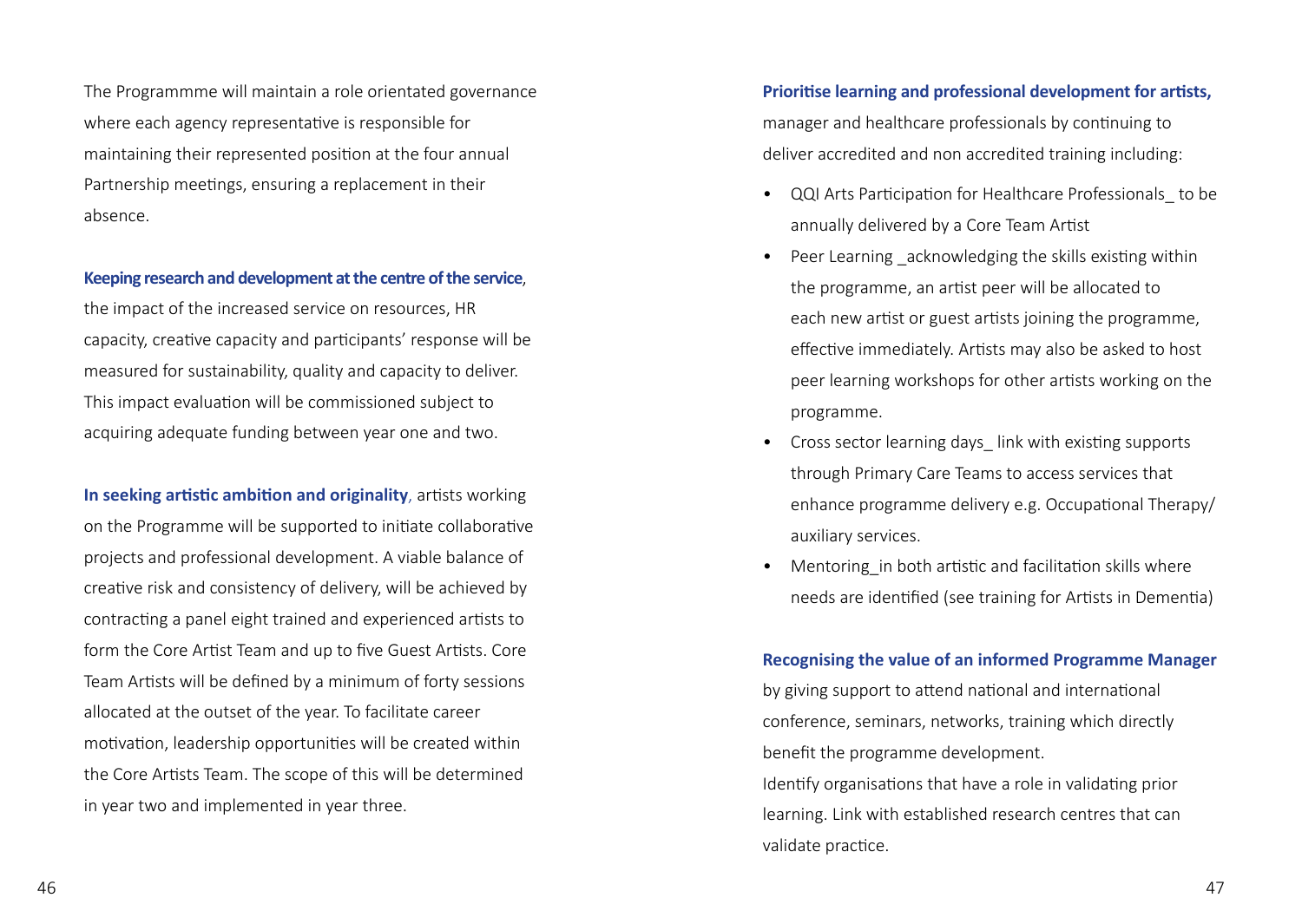#### **Ensure an inclusive approach to cognitive and cultural differences of the participants, in the delivery of the programme**

We will deliver annual non accredited **training for artists in dementia**, cognitive differences and other significant health characteristics of participants. The training will focus on recognising symptoms, communication techniques and preparing good environments and be delivered by AfH Dementia Advisor and other Healthcare Professionals.

In the planning projects, the manager, artists and healthcare staff will:

- **• encourage creative experimentation** while always remaining attentive to the participant's ability, interests and wellbeing
- **• ensure suitable spaces to display and share** the music and artwork, being cognisant of the participants viewing perspective
- **• Support projects which make cultural and community links** with participants across other healthcare centres, and the wider public
- **• encourage family involvement** to enrich the engagement

for the participant. Invite families to workshops and activities when possible and appropriate

**• increase bedside one-to-one participation,** with the assistance of assigned carer where possible, thus allowing for the health service professional to support progressions

Recognising the benefits that exist in the age linear progression of Older Peoples programming (Arts for Active Mind to AfH Day Care to Hospital) at Uillinn, we will seek communication links that benefit the participants experience. Such as enabling a new hospital resident to work with a familiar artist from a day care project.

We will ensure relevance to all participants **recognising cultural diversity and individual beliefs** by offering a wider choice of cultural references and always maintain a nondenominational perspective in response to the changing dynamics of healthcare users.

We will support an initiative for artist and healthcare professional to collaborate on the development of a Transition Year programme in schools in year three, with a view to making the exchange between student and older person more meaningful and appropriate.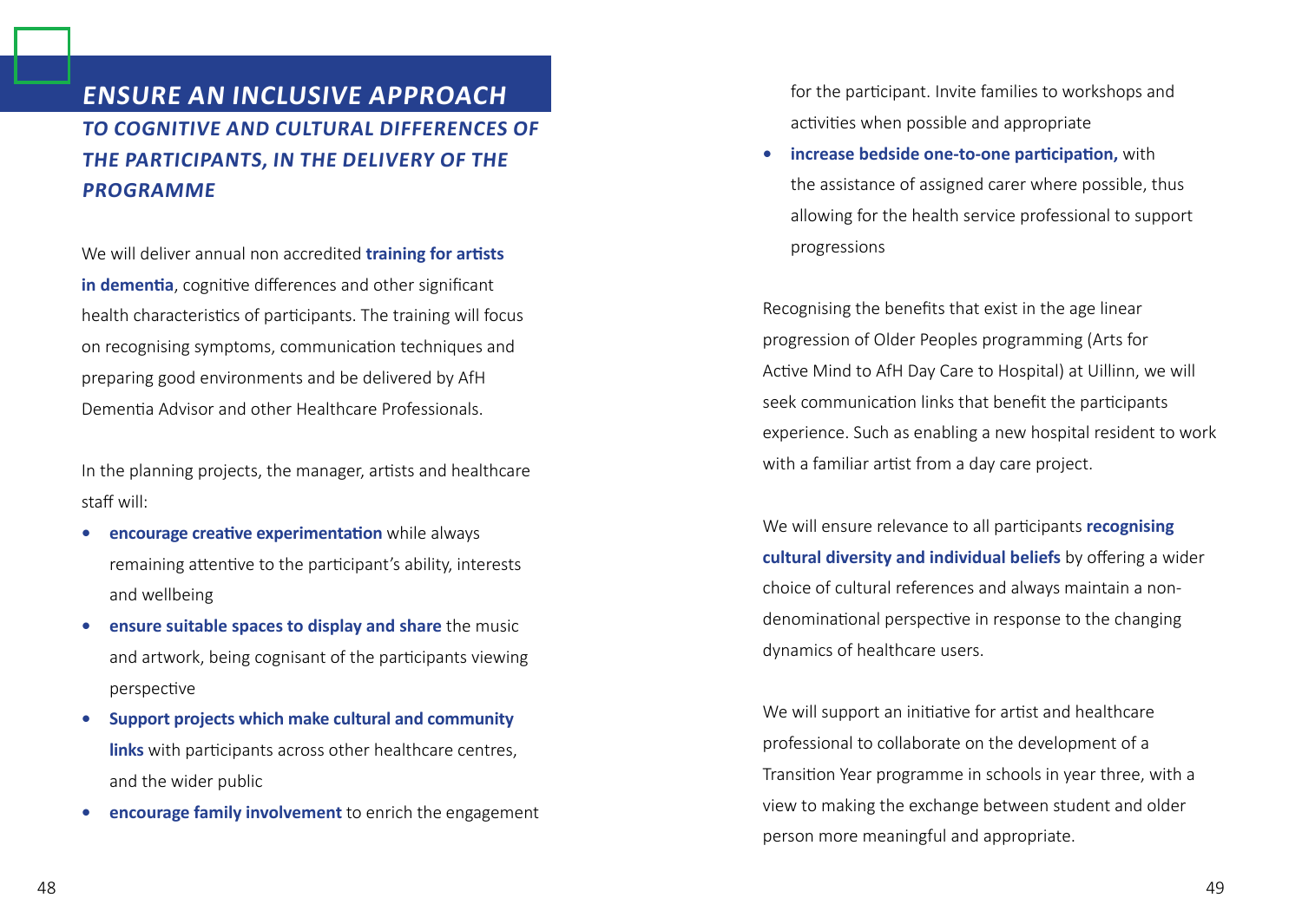#### **Improve operational communications and public relations**

In seeking clear internal communication frameworks between the agency stakeholders, we will agree annually **a calendar of meetings**: quarterly partnership, annual healthcare stakeholders, monthly artists and scheduled artists individual meetings and scheduled project cohorts.

We will continue dissemination of an annual report for partners and summary report for auxiliary funders. A review procedures for reporting procedures and responsibilities will take place in year two with a view to improving the quality of the information shared.

Regular contact will be maintained with patient advocate and patient representative bodies through email and annual meetings eg. SAGE Advocacy Services for Older People.

We will adopt an **interdisciplinary way of communicating** within the hospitals/day care centres to share relevant participant information between artists and the healthcare setting within which they operate. This new procedure will be achieve by a meeting between DoN's and AfH Management and AfH Dementia Advisor to agree a set of

time efficient procedures. This integrated procedure will be implemented by the Artists by the end of year two.

A privately shared online drive will serve as document storage; the wiki will be discontinued and the information will be yearly archived. All parties will commit to inputting to a privately shared online calendar. The online calendar will show where and when all sessions and meeting are taking place. This will be in effective use by all stakeholders in year one.

We will maintain a national profile through various external communication activities. We will:

- Actively engage in national events such as Bealtaine, Active Ageing Week and Life Long Learning Festival
- Maintain associations with relevant networks such as AHCI, Azure, Sonas, Carers Association, Alzheimer's Association and Dementia Ireland. Ongoing attendance and contribution to national and international dialogue, case studies and presentation of work will be encouraged and supported, where viable
- Commit to communicating with relevant policy and decision makers locally, regionally and nationally in order to build awareness and galvanise support for arts and health within all partner sectors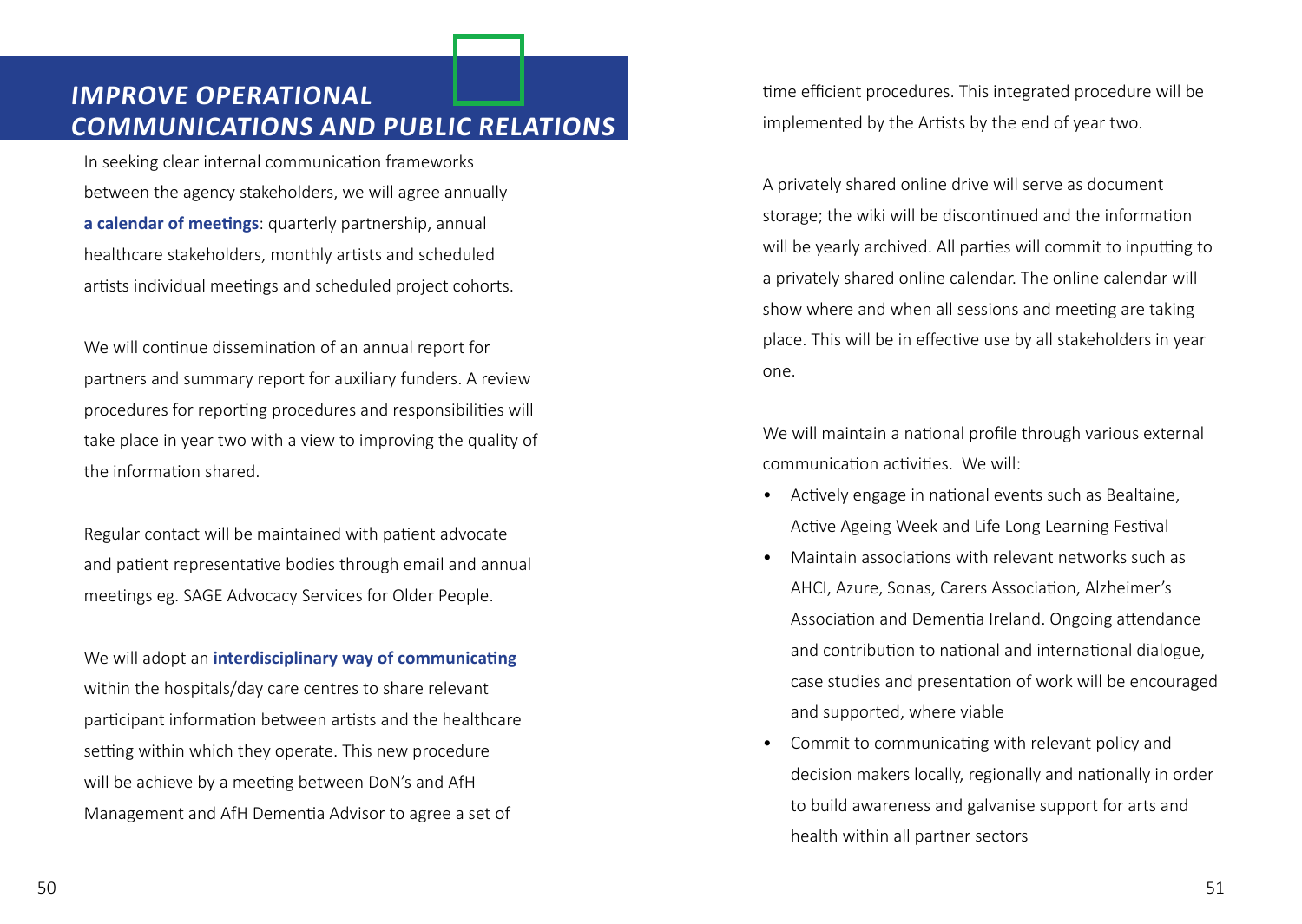We will make visible the participants achievements: public events, exhibitions, installations, website and residencies; always placing emphasis on creative and quality documentation.

To maximise visibility and showcase the work we do, we will launch and maintain **a dedicated website for the Arts for Health Partnership Programme West Cork** in year one. The website will act as a communication portal for all stakeholders: participants and their families and carers, artists, healthcare staff, partners and the wider community.

Recognising the important role of social media, a facebook page will be set up for shared information of relevant interest with arts and health content. Both will be managed by Uillinn.

Optimizing publicity opportunities by identifying projects with significant public interest, we will commit to minimum of four releases each year. These will be identified early in the year to ensure a good lead in time for better dissemination. HSE Communications will take a lead in issuing these press releases with support from the Programme Manager and healthcare staff.

Be consistent with the use of clear partner acknowledgement, new logo and consistent, clear branding.

Programme Manager will design and print an information leaflet. The flyer will be given to participants, family members, carers at point of admission. The flyer will invite participation in the programme and briefly outline the various artistic choices and how to access the programme. Dissemination will be the responsibility of the healthcare centre management.

Engage a professional photographer and videographer to **document the depth and breadth of the work** across all settings, ensuring respectful privacy needs of the patients.

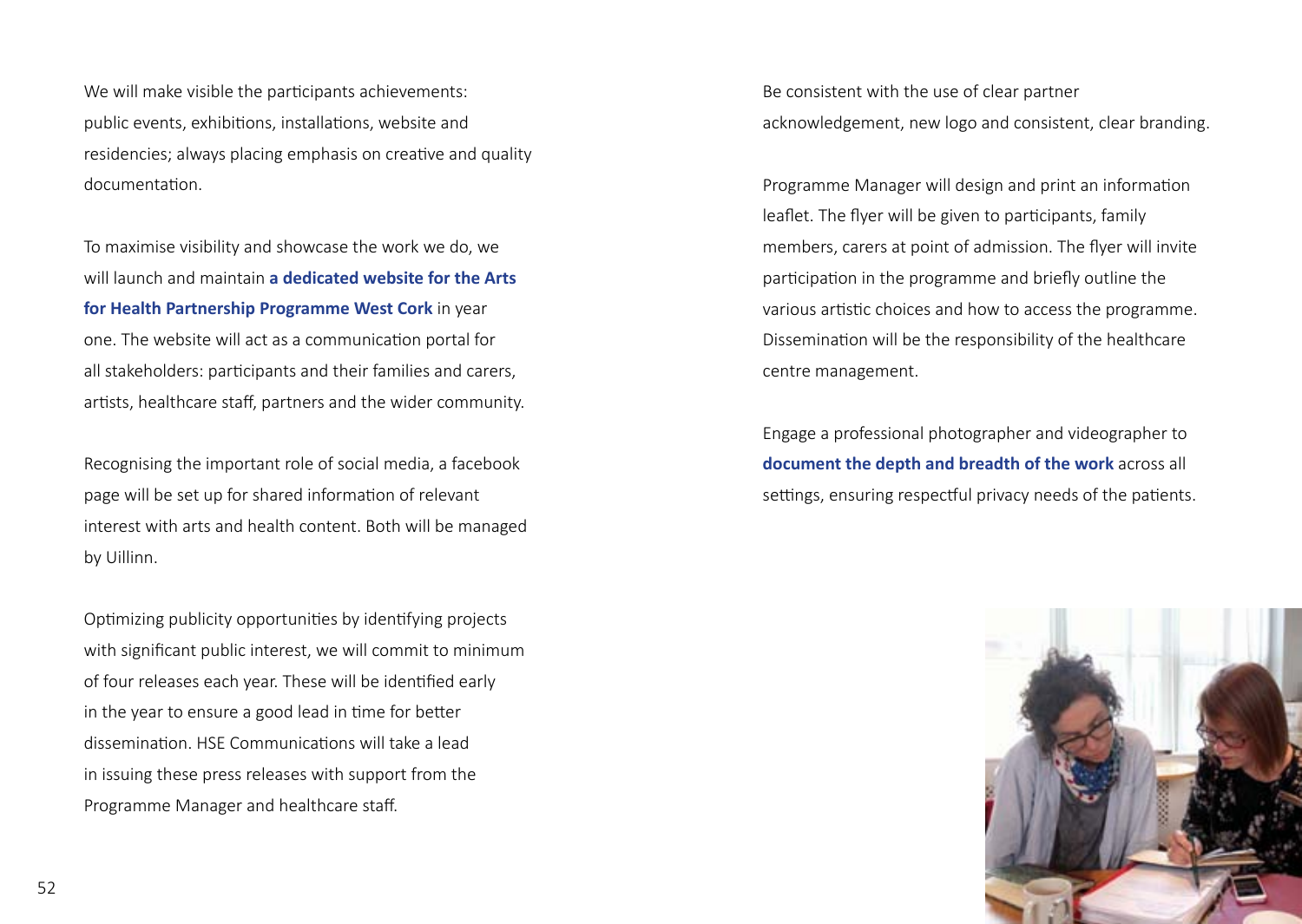#### **Respond to changes such as infrastructural, stakeholder and agency changes**

Mindful that the programme has withstood many financial and infrastructural challenges to date, commitment to sustain, seek opportunity and **tolerance towards change** will remain a cornerstone responsibility of the Partner Representatives.

When staff and infrastructural changes are identified the Partner Representatives will discuss ways to **respond proactively to reduce potential threats**. Regards known upcoming retirements, or staff changes, action will be taken by the retiree to ensure a replacement with similar authority is in available to take their role on the Steering Group.

With the support of the staff in newly renovated or built spaces such as Bantry and Schull hospital extensions, installation projects and curatorial projects will take place to make best use of the architectural opportunities.

Partners will seek to identify Public Art Percent opportunities at an early stage to fund these new creative opportunities.

Curatorial support will be offered to healthcare settings where renovations or new building developments take place. Advice on aesthetics and development of new projects responding to these developments will be an option to consider between staff at setting and Arts for health management and artists team.

In relation to the new building development of Uillinn: West Cork Arts Centre, we will commit to delivering at least four 'I**n the Picture' gallery sessions at Uillinn**. These events will be safe and welcoming cultural experiences for people with cognitive differences who are both in the community and resident at Community Hospitals with a view to these sessions informing projects at the Community Hospitals.

For participants not able to leave healthcare settings, selected artwork from significant exhibitions will be taken to the hospitals once or twice each year. A procedure on best practice in relation to this will be researched and implemented.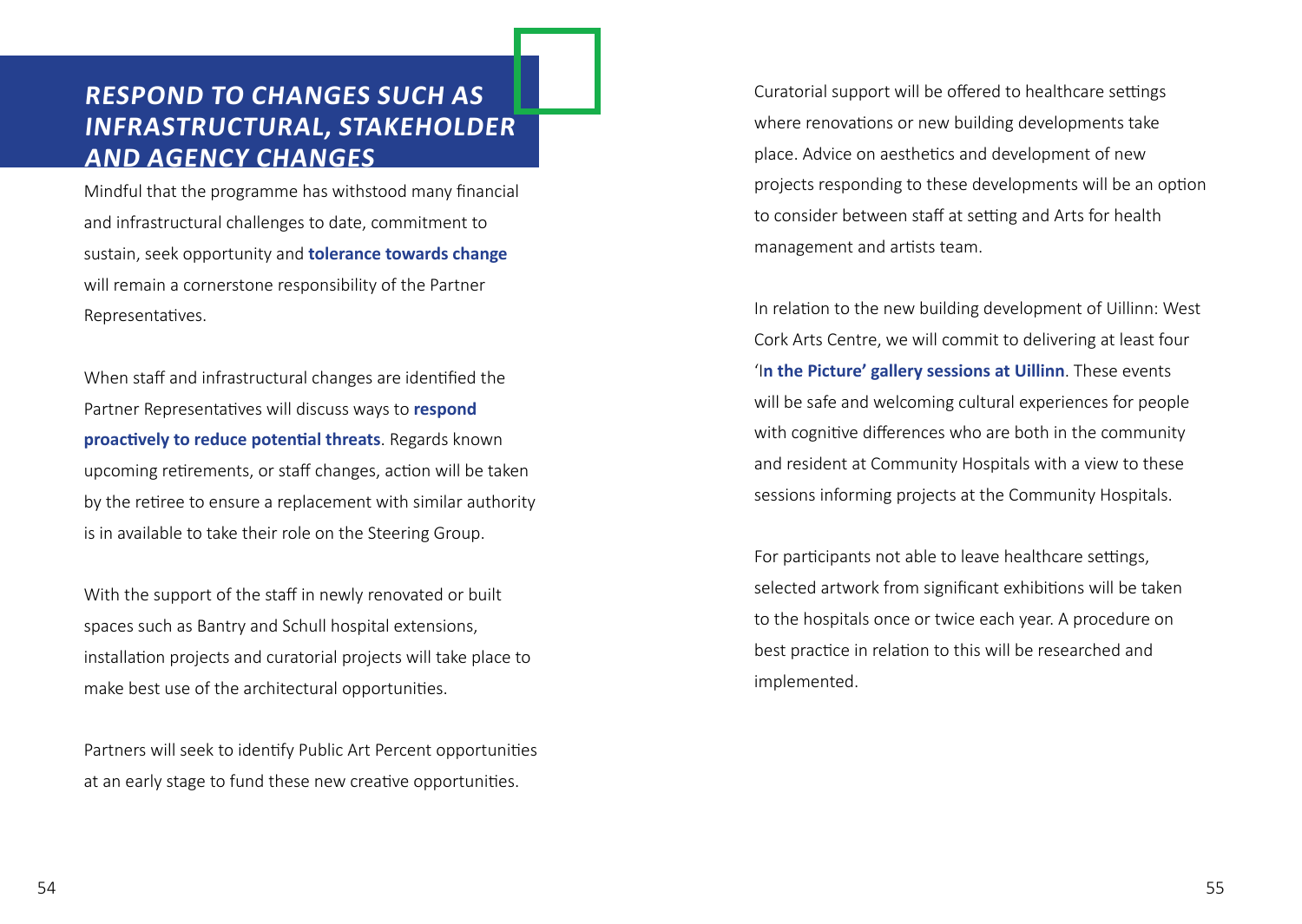#### **Acknowledgements**

Compiled and written by Justine Foster.

With many thanks to all contributors to this document including: **Partner representatives:** Sarah Cairns, Norma Deasy Violet Hayse, Theresa Healy Kingston, Carol McCann, Ian McDonagh, Joanna McCarthy, Teresa O'Sullivan, Patrick Ryan, Cathy Sheehan, Mary Smithwick and Aidan Warner.

**Healthcare Professionals:** Kerry Burchill, Margo Daly, Bernadette Horgan Edmead, Anita O'Donovan, Tara O'Donovan, Christine McCarthy, Phil Murphy, Roisin Walsh and Mary Willis. Artists: Liz Clark, Sharon Dipity, Justin Grounds, Helle Helsner, Maire Laure (Mailo) Haas, Darragh Hayes Kearns, Fiona Kelleher, Tess Leak, Toma McCullim, Fiona Power, Colm Rooney, Michael Ray, Sarah Ruttle and Maurice Seezer.

**Participants and advocates:** Brigid O'Brien, Eily May Connolly, all hospital and day care participants

**Also:** Louise Buckingham, Sheelagh Broderick, Stephen Canty, Charlotte Donovan, Ann Davoren, Mary Grehan, Lucy Mullins, Sylwia Migdal, Pat O'Mahony, Jackie O'Cahalan and Cyril Thornton. **Photography: by artists and Kevin O'Farrell.**

**Launched on 24 November 2017** with special guests Cllr Declan Hurley, Gabrielle O'Keefe (Cork and Kerry Community Healthcare) Ann O'Connor (Arts Council) and Minister for Mental Health and Older People, Jim Daly TD at Dunmanway Community Hospital.





The Arts for Health partnership gratefully acknowledges the local support towards the programme with special thanks to West Cork Older Peoples Network and Friends of the Day Care Centres.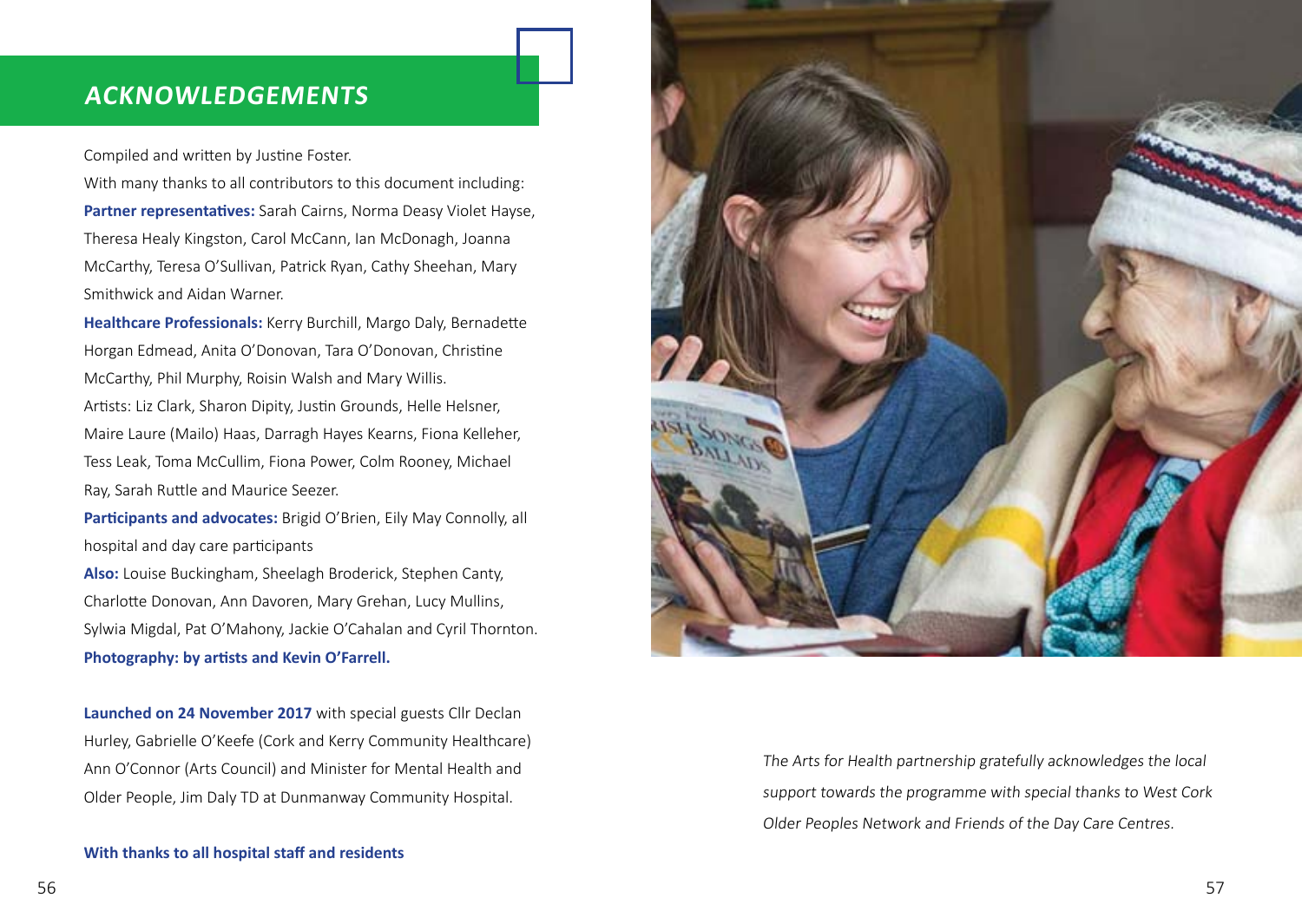

"You brightened up our day" Eileen O'Sullivan

![](_page_29_Picture_2.jpeg)